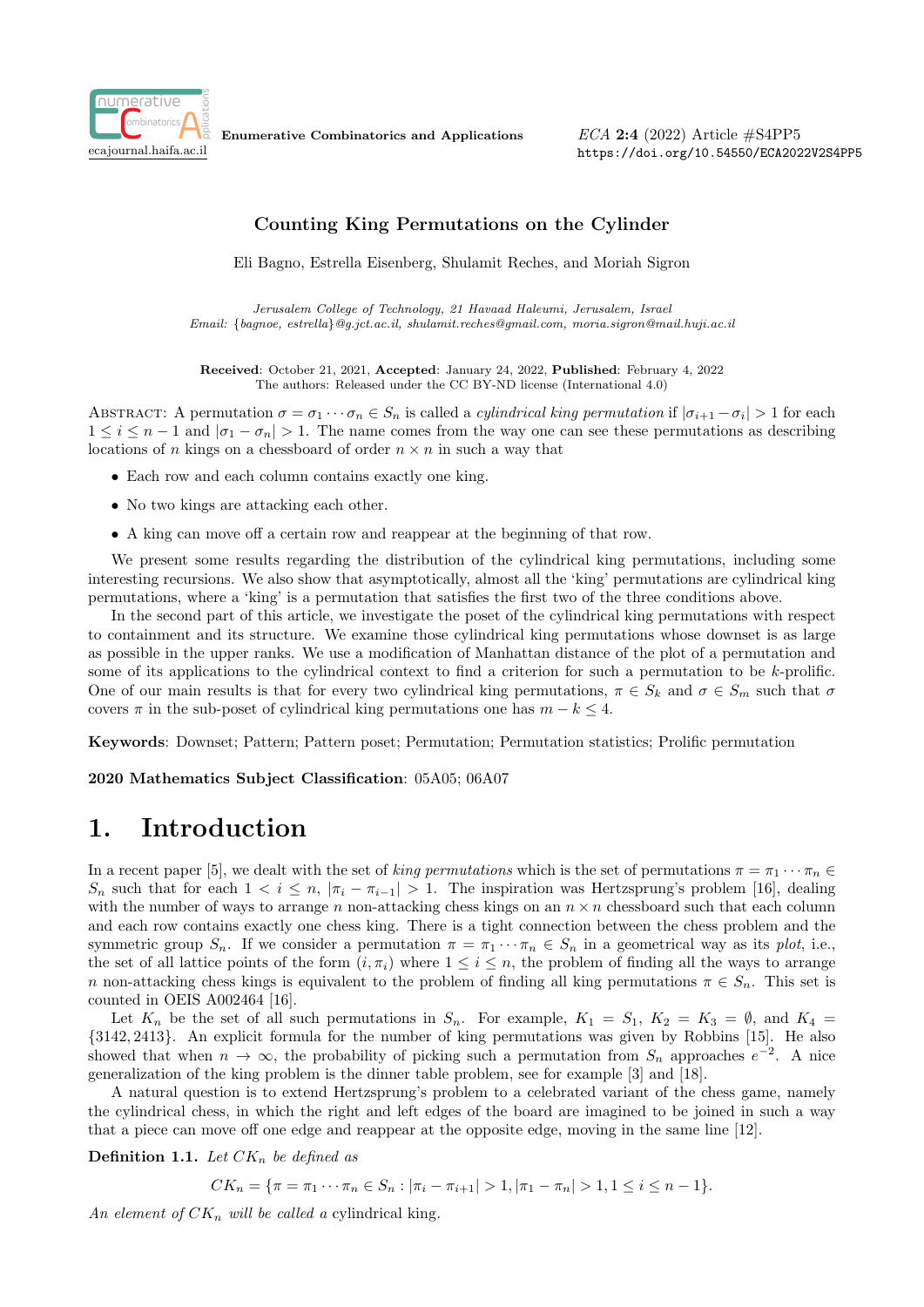For example,  $CK_1 = S_1$ ,  $CK_2 = CK_3 = CK_4 = \emptyset$  and

 $CK_5 = \{31425, 14253, 42531, 25314, 53142, 24135, 41352, 13524, 35241, 52413\}.$ 

Note that each cylindrical king can also be seen as a directed Hamiltonian path (in the complement of the n-cycle graph). The sets  $CK_n$  are counted by the sequence A002493 of OEIS [17]. The first 9 elements are 1, 0, 0, 0, 10, 60, 462, 3920, 36954. They were counted by Abramson and Moser in [1]. See also some enumerations pertaining to this set in page 627 of [13]. We present some results regarding the distribution of the cylindrical king permutations, including some interesting recursions. We also show that asymptotically, almost all the 'king' permutations are cylindrical king permutations.

In the second part of this article, we investigate the poset of the cylindrical king permutations with respect to containment and its structure. We examine those cylindrical king permutations whose downset is as large as possible in the upper ranks. We use a modification of Manhattan distance of the plot of a permutation and some of its applications to the cylindrical context to find a criterion for such a permutation to be k-prolific. One of our main results is that for every two cylindrical king permutations,  $\pi \in S_k$  and  $\sigma \in S_m$  such that  $\sigma$ covers  $\pi$  in the sub-poset of cylindrical king permutations one has  $m - k \leq 4$ .

## 2. General definitions and main results

### 2.1 Bonds and cyclic bonds

In order to facilitate our counting of cylindrical king permutations we define a new concept: the cyclic bond, which extends the known concept of a *bond* appeared in [10, 11].

A bond in a permutation  $\pi \in S_n$  is a length 2 consecutive sub-sequence of adjacent numbers (i.e. interval of order 2 [6]). Note that a king permutation is a permutation without bonds. This point of view can be used also to describe the set of cylindrical king permutations, provided that we slightly modify the definition of the bond in order to obtain what we call in this paper a cyclic bond.

**Definition 2.1.** Let  $\pi = \pi_1 \cdots \pi_n \in S_n$  and let  $i \in [n-1]$ . We say that the pair  $(\pi_i, \pi_{i+1})$  is a (regular) bond in  $\pi$  if  $\pi_i - \pi_{i+1} = \pm 1$ . If  $\pi_n - \pi_1 = \pm 1$  then we may say that the pair  $(\pi_n, \pi_1)$  is an edge bond of  $\sigma$ . In general, adopting the convention that  $\pi_{n+1} = \pi_1$ , we say that  $(\pi_i, \pi_{i+1})$  is a cyclic bond if it is a regular or an edge bond.

**Example 2.1.** In  $\pi = 41325$  there are 2 cyclic bonds. The regular bond (3,2) and the edge bond (5,4).

According to this new definition, a permutation is a cylindrical king if and only if it has no cyclic bonds. This type of modification from regular to cyclic parameters has been used also in the case of the descent parameter. See for example [8, 14].

Aside from its role in identifying the cylindrical king permutations, the definition of cyclic bonds leads to some interesting counting results by itself. For each  $\pi \in S_n$  we denote by  $bnd(\pi)$  the number of regular bonds in  $\pi$  and by  $chod(\pi)$  the number of cyclic bonds in  $\pi$ .

**Definition 2.1.** Let  $B_0(t) = CB_0(t) = 1$  and for  $n \geq 1$ :

$$
B_n(t) = \sum_{\pi \in S_n} t^{bnd(\pi)},
$$

and

$$
CB_n(t) = \sum_{\pi \in S_n} t^{chnd(\pi)}.
$$

A simple calculation shows that  $B_1(t) = CB_1(t) = 1$ ,  $B_2(t) = 2t$ ,  $CB_2(t) = 2t^2$ ,  $B_3(t) = 2t^2 + 4t$  and  $CB_3(t) = 6t^2$ . Note that we chose to consider the permutations of  $S_2$  as having 2 cyclic bonds each.

In Section 3 we present some results regarding the counting of cyclic bonds and their effect on the structure of the cylindrical king permutations. First we present some relations between the distribution of the number of regular bonds and the distribution of the number of cyclic bonds (Theorem 3.1) for  $n \geq 2$ :

$$
CB_{n+1}(t) = (n+1)B_n(t) + 2(n+1)\sum_{i=1}^n (t-1)^i B_{n-i}(t),
$$

where the initial conditions are as in Definition 2.1 .

We also have (Theorem 3.2) for  $n \geq 1$ :

$$
B_n(t) = CB_n(t) + \frac{1}{n}(1-t)CB'_n(t).
$$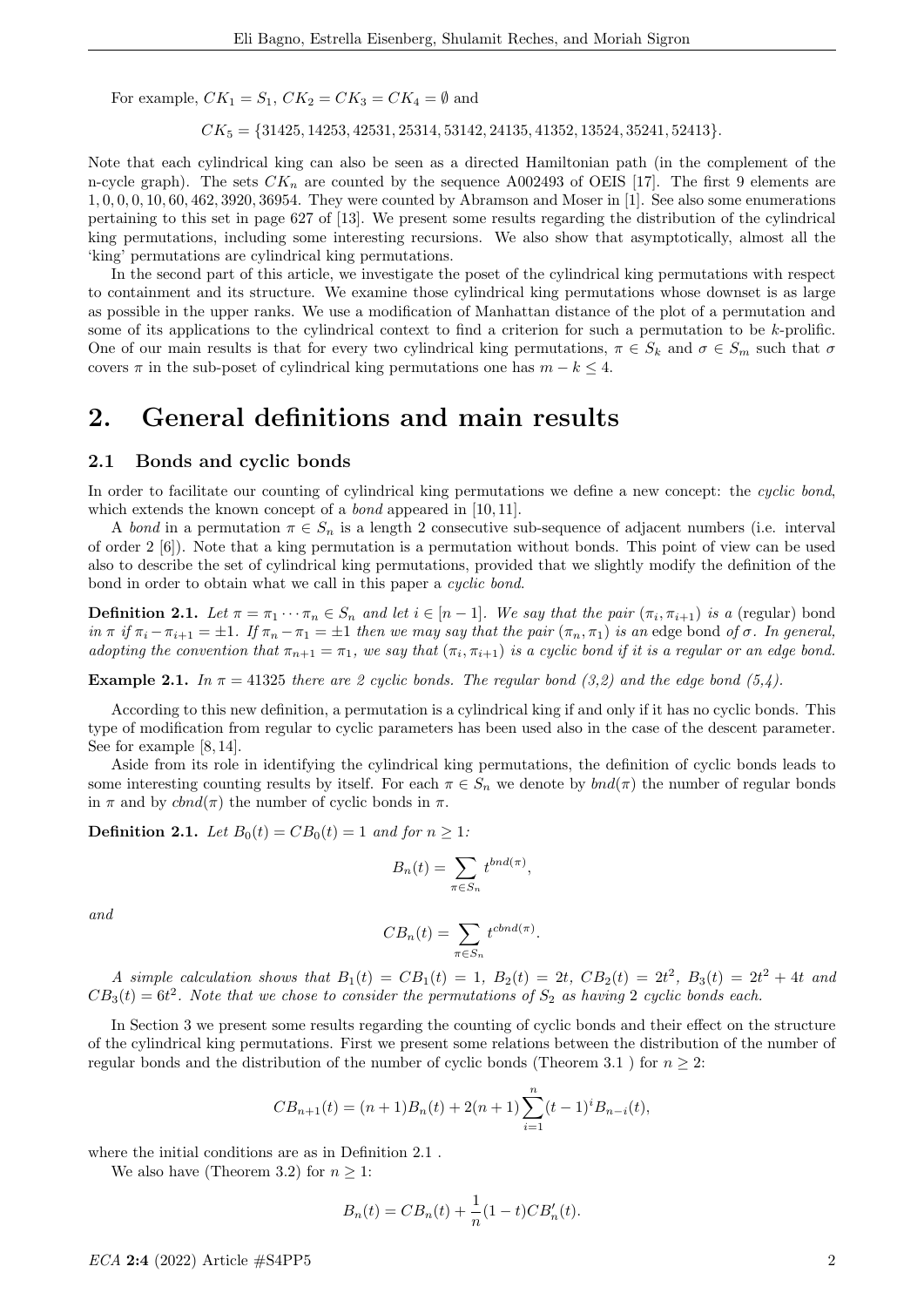## 2.2 Asymptotic results

The results listed above have an impact on the structure of the cylindrical king permutations and thus they enable us to connect the number of king permutations to the number of cylindrical king permutations (Corollary

3.1): For 
$$
n \ge 2
$$
,  $|CK_{n+1}| = (n+1)|K_n| + 2(n+1)\sum_{i=1}^n (-1)^i |K_{n-i}|$  while  $|K_0| = 1$ .

Section 4 exhibits a recursion connecting the sizes of the sets of cylindrical kings and non-cylindrical king permutations, using a combinatorial proof (Theorem 4.1):

$$
|A_n| = 2|K_{n-1}| + |A_{n-2}|, \text{ where } A_n = K_n \setminus CK_n.
$$

This enables us to calculate the asymptotic ratio of the set of cylindrical king permutations in the entire set of the king permutations (Theorem 4.1):

The asymptotic value of  $|CK_n|/|K_n|$  is equal to 1.

## 2.3 The distribution of cylindrical king permutations

In Section 5 we calculate the distribution of cylindrical king permutations, using the distribution of cyclic bonds (Theorem 5.1 and Theorem 5.2).

### 2.4 Prolific cyclic king permutations

From a geometric point of view, we can recognize king permutations, as well as cylindrical king permutations, by considering the distances between the points of their plots. The Manhattan or taxicab distance is defined as follows.

**Definition 2.2.** Let  $\sigma \in S_n$  and let  $i, j \in [n]$ . The (Manhattan) distance between the  $i - th$  and the  $j - th$ entries is defined to be the  $L_1$  distance between the corresponding points in the plot of  $\sigma$ :

$$
d_{\sigma}(i, j) = ||(i, \sigma_i) - (j, \sigma_j)||_1 = |i - j| + |\sigma_i - \sigma_j|.
$$

In [2,7], the concept of *breadth* of a permutation  $\sigma \in S_n$  is defined to be the minimal distance between any two distinct entries of  $\sigma$ . Explicitly:

$$
br(\sigma) = min_{i,j \in [n], i \neq j} d_{\sigma}(i,j).
$$

Example 2.2. For  $\sigma = 5371426$  we have  $d_{\sigma}(2,5) = 4$ ,  $d_{\sigma}(1,4) = 7$ ,  $d_{\sigma}(1,2) = 3$  and its breadth is  $br(\sigma) = 3$ 

In order to characterize cylindrical king permutations in a similar way, we modify in Section 6 the concepts of (Manhattan) distance and breadth to cyclic (Manhattan) distance and cyclic breadth respectively.

For a permutation  $\sigma \in S_n$  and  $1 \leq k \leq n-1$ , the maximal possible number of distinct permutations  $\pi \in S_{n-k}$  which are contained in  $\sigma$  is  $\binom{n}{k}$ . Indeed, such a permutation  $\pi$ , is obtained from  $\sigma$  by deletion of k entries from the one-line notation of  $\sigma$ . Following [2], our interest is in those permutations  $\sigma \in CK_n$  which contain maximally many patterns  $\pi \in CK_{n-k}$ .

We are interested in characterizing the cylindrical king permutations which contain a maximal number of distinct cylindrical king patterns. To this aim, we use and modify the following concept of k-prolific permutation which was defined in [2]:

**Definition 2.3.** A permutation  $\sigma \in S_n$  is called k-prolific if  $|\{\pi \in S_{n-k} | \pi \prec \sigma\}| = \binom{n}{k}$ .

In other words, a permutation  $\sigma = \sigma_1 \cdots \sigma_n$  is k-prolific if each  $(n-k)$ -subset of entries of  $\sigma$  forms a unique pattern in  $S_{n-k}$ . It is known (see [5]) that  $\sigma \in S_n$  is 1-prolific if and only if  $\sigma$  is a king permutation, and this happens exactly when  $br(\sigma) \geq 3$ .

In Section 6 we first prove that omitting a single entry from a permutation may decrease the cyclic breadth by at most one, and that for  $\sigma \in CK_n$ , there are n distinct permutations  $\sigma' \in CK_{n-1}$  such that  $\sigma' \prec \sigma$  if and only if the cyclic breadth of  $\sigma$  is greater than 3 (see Proposition 6.1 and Proposition 6.2 respectively). Then, using these propositions and our modification to the concept of k-prolific, we get generalizations of Theorem 2.25 in [2] to king permutations and cylindrical king permutations respectively:

- 1. A permutation  $\sigma$  is k-prolific in  $K_n$  if and only if its **breadth** is greater than or equal to  $k + 3$ . (see Theorem 6.1).
- 2. A permutation  $\sigma$  is k-prolific in  $CK_n$  if and only if its cyclic breadth is greater or equal to  $k+3$ . (see Theorem 6.2).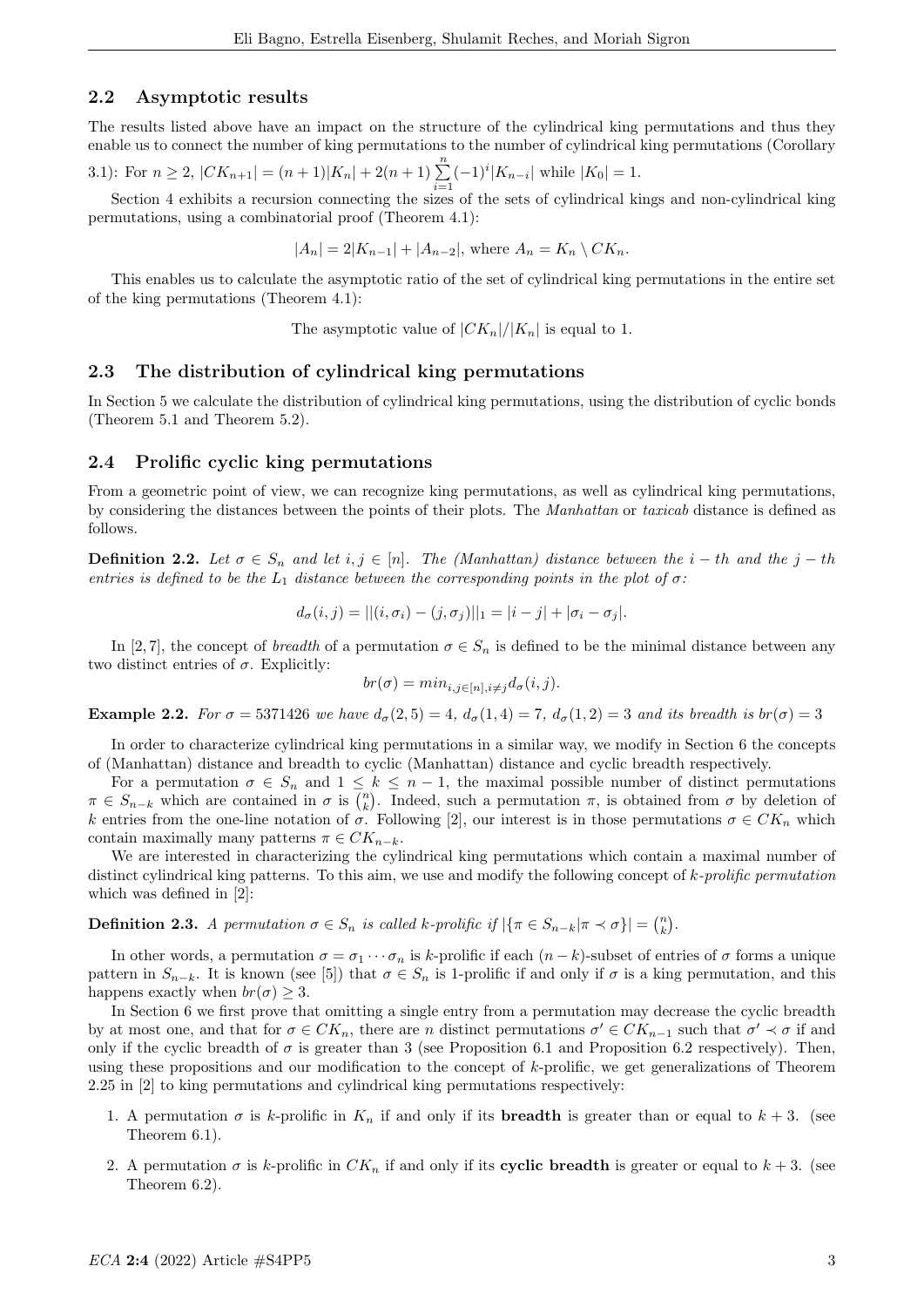## 2.5 The poset structure

Another aspect of cylindrical king permutations is the structure of their poset. For  $\sigma \in S_n$  and  $\pi \in S_k$ ,  $(k < n)$ , we say that  $\sigma$  contains  $\pi$  if there is a sub-sequence of (the one line notation of)  $\sigma$  that is order-isomorphic to that of  $\pi$ . If this is the case, we write  $\pi \prec \sigma$ . In this study we are interested in the sub-poset  $\mathbb{CK} = \bigcup CK_n$  $n>1$ 

of the poset  $\mathbb{S} = \bigcup S_n$  with respect to the containment relation.  $n>1$ 

Here is an example of the downset of the cylindrical king permutation 5246173 in  $\mathbb{CK}$ :



In Section 7 we investigate the structure of the poset of cylindrical king permutations. That section is a direct continuation of our previous paper [5], which discusses the structure of the poset of king permutations. Since the set of cylindrical king permutations is a distinguished subset of the set of king permutations, we examine which properties of the poset of the cylindrical king permutations have inherited from the kings poset and which features are different. We identify the building blocks of the poset of cylindrical king permutations:

• For every  $\sigma \in CK_n$   $(n \geq 5)$  there is some  $\pi \in CK_5$  such that  $\pi \preceq \sigma$  (see Theorem 7.1).

Another result is that if  $\sigma \in CK_n$  covers  $\pi \in CK_m$  in the poset  $\mathbb{CK}$ , then  $n - m \leq 4$ :

• Let  $\sigma \in CK_m$  and  $\pi \in CK_k$  be such that  $\pi \prec \sigma$  and  $m-k > 4$ . Then there is some  $\tau \in \mathbb{CK}$  such that  $\pi \prec \tau \prec \sigma$  (see Theorem 7.2).

### 2.6 General definitions

Throughout this paper, we will make use of the following definitions.

**Definition 2.4.** For  $\sigma \in S_n$  and  $1 \leq i \leq n$  let  $\nabla_i^*(\sigma)$  be the permutation in  $S_{n-1}$  obtained from  $\sigma$  by omitting the value i and relabeling the rest of the values by the set  $\{1,\ldots,n-1\}$  in an order preserving way (this is usually called standardization).

Occasionally we use the term "omitting the element i from  $\sigma$ " instead of the notation  $\nabla_i^*(\sigma)$ .

The following definition is inspired by definition 3 in [11].

**Definition 2.5.** For  $\sigma \in S_n$ ,  $1 \leq i \leq n+1$  and  $1 \leq j \leq n+1$  let  $\Delta_i(\sigma, j)$  be the permutation  $\tau \in S_{n+1}$  obtained from  $\sigma$  by adding the value  $i - \frac{1}{2}$  before place j and relabeling the rest of the values by the set  $\{1, \ldots, n, n+1\}$ in an order preserving way.

Occasionally we use the term "adding the element  $i$  in the j-th place of sigma" instead of the notation  $\Delta_i(\sigma, j)$ .

For example if  $\sigma = 31425$  then  $\nabla_2^*(\sigma) = 2134$  and  $\nabla_3^*(\sigma) = 1324$ ,  $\Delta_4(\sigma, 2) = 341526$  and  $\Delta_1(\sigma, 6) = 425361$ .

# 3. Cyclic bonds and their effect on cylindrical king permutations

## 3.1 The number of regular bonds vs. the number of cyclic bonds

Recall that for each  $\pi \in S_n$  we denote by  $bnd(\pi)$  the number of regular bonds in  $\pi$  and by  $cbnd(\pi)$  the number of cyclic bonds in  $\pi$ .

Let  $C_n$  be the cyclic sub-group of  $S_n$ , generated by the cycle  $\omega = (12 \cdots n)$ . Note that the parameter change is invariant under the right action of  $C_n$  (left cyclic shift of the one-line notation of  $\pi$ ). Explicitly:

$$
cbnd(\pi) = cbnd(\pi\omega^i) \text{ for } 1 \le i \le n-1.
$$
\n(1)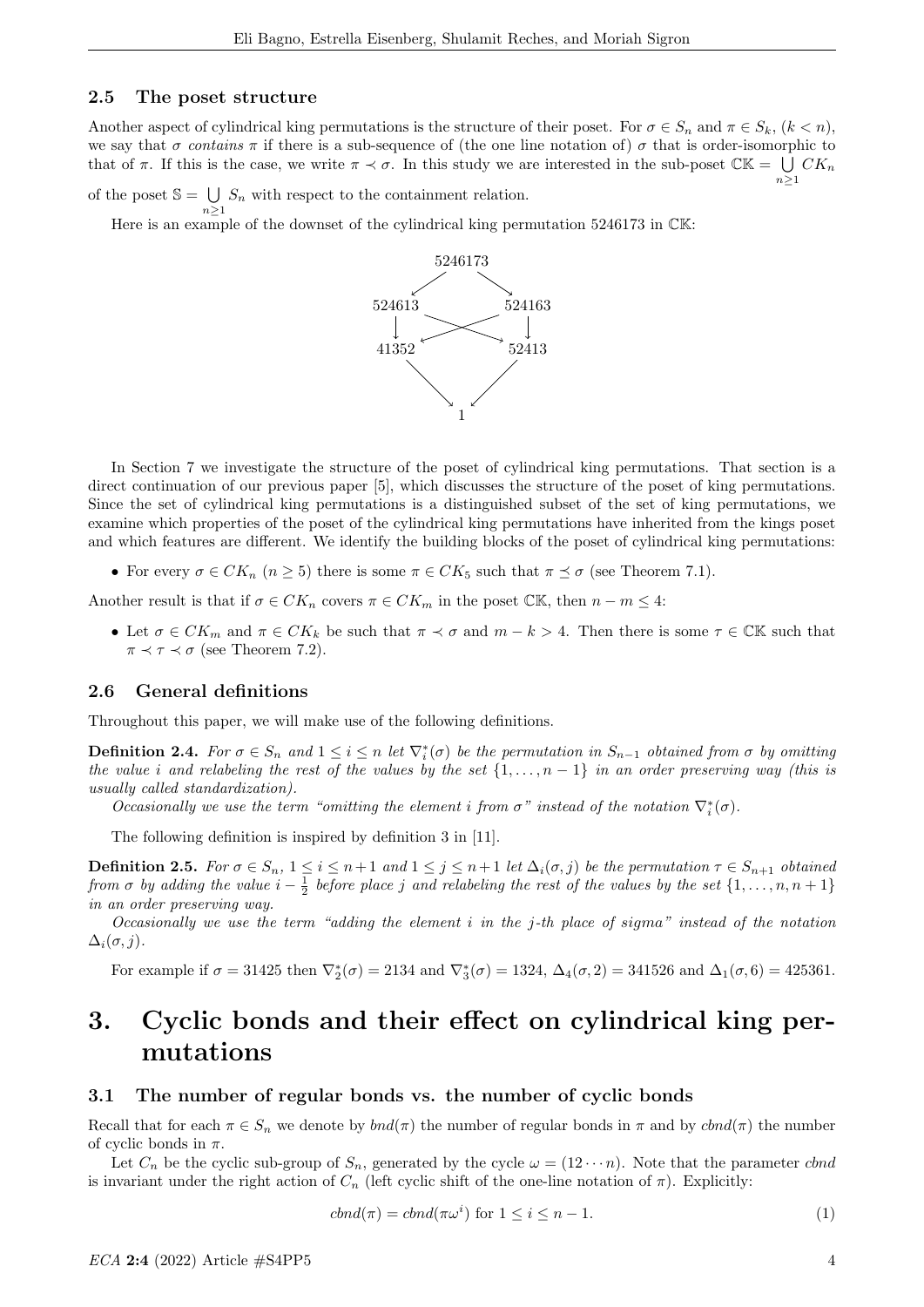Example 3.1. For  $n = 4$  one can easily see that if  $\pi = 2134$  then  $\pi \omega = 1342$ ,  $\pi \omega^2 = 3421$  and  $\pi \omega^3 = 4213$ . All of them have exactly 2 cyclic bonds.

In order to count the permutations in  $S_{n+1}$  with exactly k cyclic bonds, we count only those permutations whose last element is  $n + 1$ , and multiply by  $n + 1$ . Formally,

$$
|\{\pi \in S_{n+1} : chnd(\pi) = k\}| = (n+1)|\{\pi \in S_{n+1} : chnd(\pi) = k \text{ and } \pi_{n+1} = n+1\}|
$$
\n(2)

Consider a permutation  $\pi \in S_{n+1}$  such that  $\pi_{n+1} = n+1$ , and define  $\pi' \in S_n$  such that  $\pi'_i = \pi_i$  for  $1 \leq i \leq n$ . Then we have:

$$
cbnd(\pi) = \begin{cases} bnd(\pi') + 1 & \text{if } \pi'_n = n \text{ or } \pi'_1 = n \\ bnd(\pi') & \text{otherwise.} \end{cases}
$$
\n(3)

Now, we discuss the connection between the distributions of bonds and cyclic bonds (using Definition 2.1). For  $n \geq 2$  let

$$
B^1_n(t)=\sum_{\pi\in S_n,\pi_1=n}t^{bnd(\pi)}
$$

and

$$
B_n^n(t) = \sum_{\pi \in S_n, \pi_n = n} t^{bnd(\pi)}.
$$

If we denote

$$
CB_n^n(t) = \sum_{\pi \in S_n, \pi_n = n} t^{chnd(\pi)}
$$

then according to (2) we have:

$$
CB_{n+1}(t) = (n+1)CB_{n+1}^{n+1}(t). \tag{4}
$$

Then we have by (3) for  $n \geq 2$ :

$$
CB_{n+1}^{n+1}(t) = (B_n(t) - B_n^1(t) - B_n^n(t)) + t(B_n^1(t) + B_n^n(t)).
$$
\n(5)

Indeed  $B_n^1(t) = B_n^n(t)$  and thus

$$
CB_{n+1}^{n+1}(t) = B_n(t) - 2B_n^1(t) + 2tB_n^1(t)
$$
\n
$$
(6)
$$

and according to (4) and (6):

$$
CB_{n+1}(t) = (n+1)[B_n(t) - 2B_n^1(t) + 2tB_n^1(t)]
$$
  
=  $(n+1)B_n(t) + 2(n+1)(t-1)B_n^1(t).$  (7)

In addition for  $n \geq 2$ :

$$
B_n^1(t) = (B_{n-1}(t) - B_{n-1}^1(t)) + tB_{n-1}^1(t) = B_{n-1}(t) + (t-1)B_{n-1}^1(t),
$$

where  $B_1^1(t) = 1$ . A simple induction will show that for  $n \geq 2$ :

$$
B_n^1(t) = \sum_{i=1}^n (t-1)^{i-1} B_{n-i}(t).
$$

Using (7) we have for  $n \geq 2$ :

$$
CB_{n+1}(t) = (n+1)B_n(t) + 2(n+1)(t-1)B_n^1(t) = (n+1)B_n(t) + 2(n+1)(t-1)\sum_{i=1}^n (t-1)^{i-1}B_{n-i}(t).
$$

According to the above calculations we obtain the following theorem.

Theorem 3.1. Let  $n \geq 2$ . Then

$$
CB_{n+1}(t) = (n+1)B_n(t) + 2(n+1)\sum_{i=1}^n (t-1)^i B_{n-i}(t),
$$

where the initial conditions are as in Definition 2.1.

In Theorem 3.1 we expressed the generating function of the cyclic bonds in terms of the regular bonds of lower levels. The next theorem presents  $B_n(t)$  directly in terms of  $CB_n(t)$  and its derivative.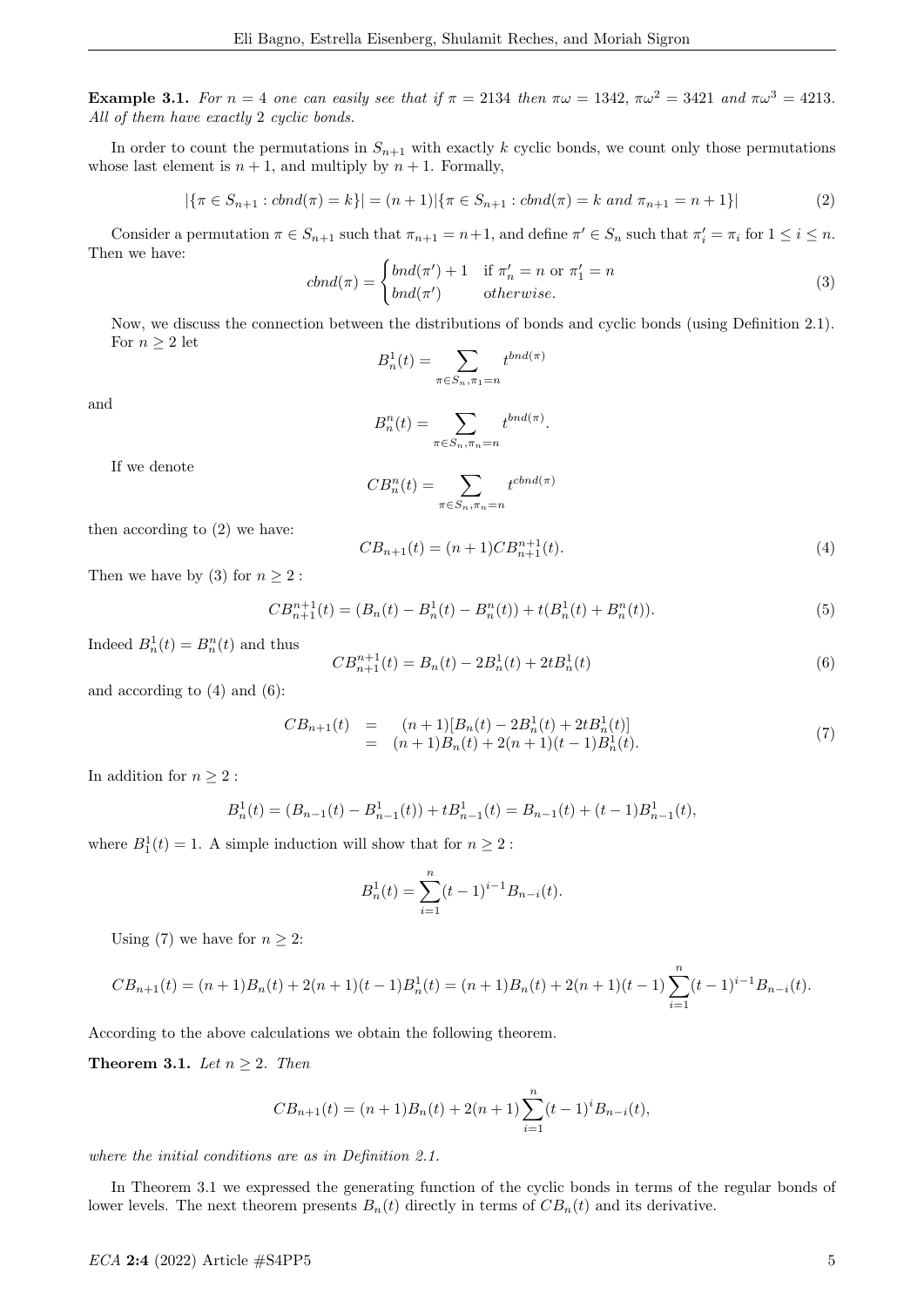**Theorem 3.2.** Let  $n \geq 1$ . Then we have

$$
B_n(t) = CB_n(t) + \frac{1}{n}(1-t)CB'_n(t).
$$

Proof. Let  $\pi \in S_n$  be such that  $chod(\pi) = k$ , and denote by  $[\pi]$  the orbit of  $\pi$  under the right action of  $C_n$ . The contribution of  $[\pi]$  to the polynomial  $CB_n(t)$  is  $nt^k$ , and thus its contribution to the right hand side is  $nt^{k} + (1-t)kt^{k-1}$ . In order to complete the proof, we have to find the contribution of  $[\pi]$  to  $B_n(t)$ . Writing  $\pi = \pi_1 \cdots \pi_n$ , each representative of its orbit starts with some  $\pi_i$ ,  $1 \leq i \leq n$ . The number of regular bonds in  $\pi_i \pi_{i+1} \cdots \pi_1 \cdots \pi_{i-1}$  is  $k-1$  if  $(\pi_{i-1}, \pi_i)$  is a cyclic bond and k otherwise. We conclude that the contribution of  $[\pi]$  to  $B_n(t)$  is exactly  $kt^{k-1} + (n-k)t^k = nt^k + (1-t)kt^{k-1}$  as required.  $\Box$ 

Combining Theorems 3.1, and 3.2, we can create a recursion for the generating function of the cyclic bonds based only on terms of cyclic bonds only.

Theorem 3.3. Let  $n > 2$ . Then

$$
CB_{n+1}(t)=(n+1)[CB_n(t)+2\sum_{i=1}^n(t-1)^iCB_{n-i}(t)]+\frac{n+1}{n}(1-t)[CB'_n(t)+2\sum_{i=1}^n(t-1)^iCB'_{n-i}(t)],
$$

where the initial conditions are as in Definition 2.1.

## 3.2 The number of kings vs. the number of cylindrical king permutations

Recall that a king permutation is actually a permutation without bonds. As a result, we get that  $|K_n| = B_n(0)$ . Moreover, a permutation is a cylindrical king if and only if it has no cyclic bonds, thus  $|CK_n| = CB_n(0)$ . By Theorem 3.1, we have the following corollary.

Corollary 3.1. For  $n \geq 2$ ,

$$
|CK_{n+1}| = (n+1)|K_n| + 2(n+1)\sum_{i=1}^n (-1)^i |K_{n-i}|
$$

while  $|K_0| = 1$ .

# 4. Another recursion and the asymptotic value of  $\frac{|CK_n|}{|K_n|}$

In this section, we introduce another recursion connecting the sizes of the sets of cylindrical king permutations and non-cylindrical king permutations and present a combinatorial proof for this recursion. Eventually, this will allow us to prove that the proportion of the set of cylindrical king permutations in the entire set of king permutations is asymptotically 1.

First, define for each  $n \geq 1$  the set of king permutations which are not cylindrical:

$$
A_n = K_n \setminus CK_n.
$$

**Theorem 4.1.** We have the following recursion for each  $n \geq 2$ :

$$
|A_n| = 2|K_{n-1}| + |A_{n-2}|.
$$

*Proof.* The recursion can be verified by brute force for  $n = 2$  and  $n = 3$ , then for  $4 \leq n$ , every permutation  $\pi \in A_n$  can be written in one of the following forms:

- $A_n^0 : \pi = k, k + 2, \dots, k 1, k + 1$  or its reverse for  $2 \le k \le n 2$ .
- $A_n^1 : \pi = k, l, \ldots, k 1, k + 1$  or its reverse for  $l \neq k + 2$  and  $2 \le k \le n 1$ .
- $A_n^2 : \pi = k, k + 2, ..., m, k + 1$  or its reverse for  $m \neq k 1$  and  $1 \leq k \leq n 2$ .
- $A_n^3$ :  $\pi = k, l, \ldots, m, k+1$  or its reverse where  $m \neq k-1, l \neq k+2$  and  $1 \leq k \leq n-1$ .

This is a partition of the set  $A_n$  into the 4 disjoint sets  $A_n^i$  for  $0 \le i \le 3$ .

Throughout this proof, we use the terms "omitting" and "adding" according to Definitions 2.4 and 2.5. We define the following maps: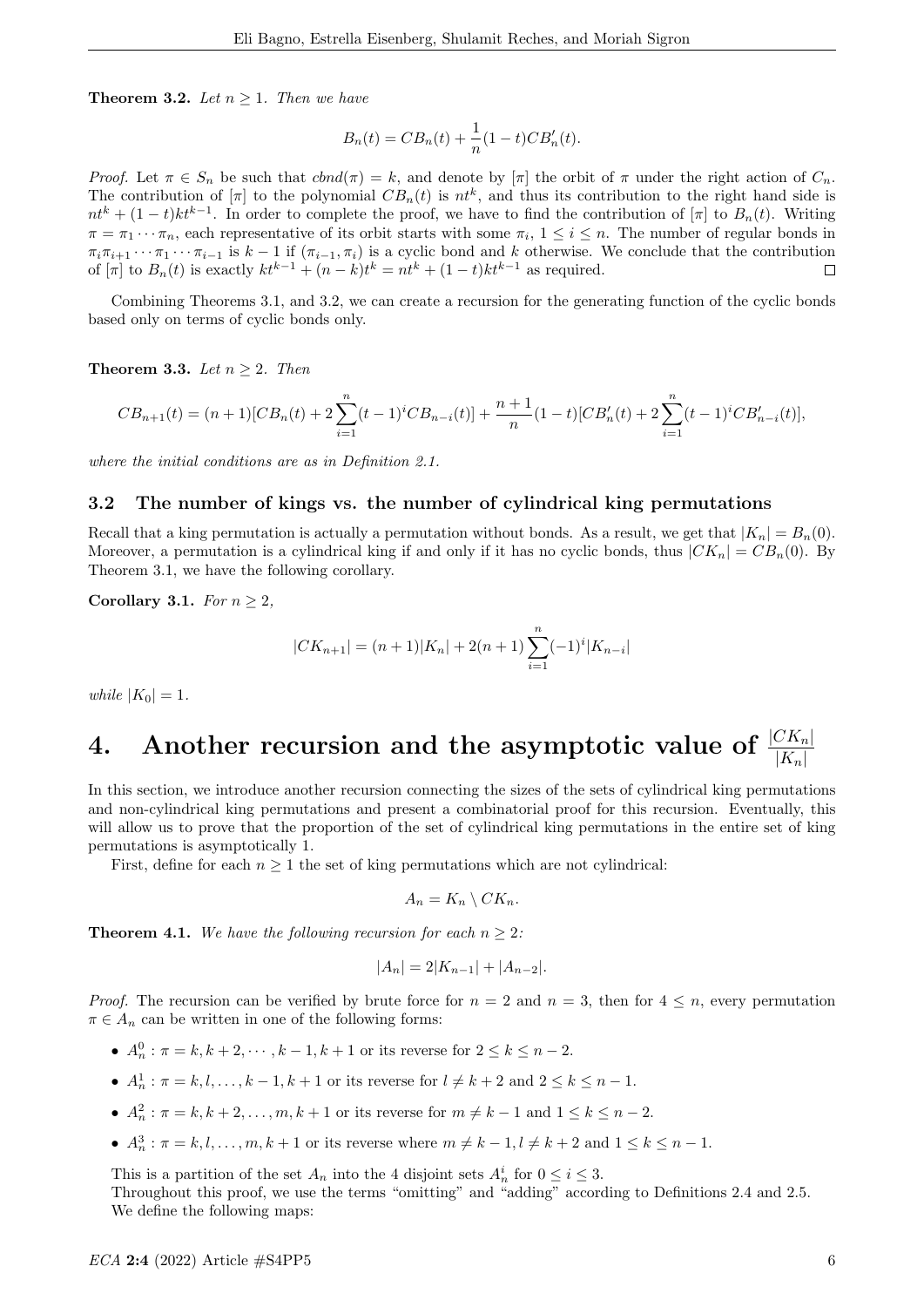- 1. A bijection  $f_0: A_n^0 \to A_{n-2}$  which implies that  $|A_n^0| = |A_{n-2}|$ .
- 2. Two bijections  $f_1: A_n^1 \to A_{n-1}$  and  $f_2: A_n^2 \to A_{n-1}$  which imply that  $|A_n^1| = |A_{n-1}| = |A_n^2|$ .
- 3. A 2 to 1 mapping  $f_3: A_n^3 \to CK_{n-1}$ , which implies that  $2|CK_{n-1}| = |A_n^3|$ .



We start by defining a bijection  $f_0: A_n^0 \to A_{n-2}$  in the following way:  $f_0(\pi) = \nabla_k^* (\nabla_{k+1}^*(\pi))$ . For example, let  $\pi = 426153 \in A_6^0$ . Then  $f_0(\pi) = 2413 \in A_4$ .

In order to show that  $f_0$  is bijective, we present the inverse function. Explicitly, for  $\sigma = a - 1 \cdots a \in A_{n-2}$ (or  $\sigma = a \cdots a - 1 \in A_{n-2}$ )  $f_0^{-1}(\sigma)$  is obtained from  $\sigma$  by adding the element a sequentially at the two sides of σ, first to the side of a − 1 and then to the other side.

For example, let  $\sigma = 2413$ . Then we first add 3 to the left of  $\sigma$  to get  $\sigma' = 32514$  and then add again 3 to the right of  $\sigma'$  to get  $426153 \in A_n^0$ .

Next, we construct a function  $f_1: A_n^1 \to A_{n-1}$  by omitting from  $\pi = \pi_1 \cdots \pi_n$  the element  $max{\pi_1, \pi_n}$ . For example: Let  $\pi = 5137246$ , then  $f_1(\pi) = 513624$ .

In a similar way, define  $f_2: A_n^2 \to A_{n-1}$  by omitting the element  $min\{\pi_1, \pi_n\}$ . For instance,  $f_2(5724136)$  = 624135.

Now, we show the inverse of the function  $f_1$ . First, if  $\sigma = a \cdots a-1 \in A_{n-1}$ , then  $f_1^{-1}(\sigma) = a, l \ldots, a-1, a+1$  $1 \in A_n^1$  (note that  $l \neq a+2$  since otherwise  $\sigma \notin A_{n-1}$ ). If  $\sigma = a-1 \cdots a$  then  $f_1^{-1}(\sigma) = a+1, a-1, \ldots, l, a \in A_n^1$ ,  $(l \neq a + 2).$ 

Similarly, we show the inverse of  $f_2$ . First, if  $\sigma = a \cdots a-1 \in A_{n-1}$ , then  $f_2^{-1}(\sigma) = a-1, a+1 \ldots l, a \in A_n^2$ <br>(note that  $l \neq a-2$ ). If  $\sigma = a-1 \cdots a$  then  $f_2^{-1}$  is obtained by adding  $a-1$  at the end of  $\sigma$ , i.e.  $f_2^{$  $a, l, ..., a + 1, a - 1 \in A_n^2 \text{ (since } l \neq a - 2).$ 

Next, we construct a mapping  $f_3: A_n^3 \to CK_{n-1}$  which is 2 to 1, i.e. each element of  $CK_{n-1}$  will have exactly two preimages. For  $\pi \in A_n^3$ , the function  $f_3$  omits from  $\pi$  the maximum of its two extreme elements.

For example, let  $\pi = 364152 \in A_6^3$ . Then  $f_3(\pi) = 53142 \in CK_5$ . Note that we also have that  $f_3(531426) =$ 53142. In order to see that the function  $f_3$  is indeed 2 to 1, we show how to go back from an arbitrary element of  $CK_{n-1}$  to its two preimages. Let  $\sigma = a \cdots b \in CK_{n-1}$ , then we have that  $a \neq b \pm 1$ , so we define  $\pi$  to be the permutation obtained by adding  $a + 1$  after b and let  $\pi'$  be the permutation obtained by adding  $b + 1$  before a. It is easy to see then that  $f_3(\pi) = f_3(\pi') = \sigma$ .

From this data we have that

$$
|A_n| = |A_n^0| + |A_n^1| + |A_n^2| + |A_n^3| = |A_{n-2}| + 2|A_{n-1}| + 2|CK_{n-1}| = |A_{n-2}| + 2|K_{n-1}|.
$$

Using the above theorem we can prove the following conclusion.

**Corollary 4.1.** The asymptotic value of  $|CK_n|/|K_n|$  is equal to 1

*Proof.* By Theorem 4.1 we have that  $|A_n| = 2|K_{n-1}| + |A_{n-2}|$ . Thus,  $|K_n| - |CK_n| = 2|K_{n-1}| + |K_{n-2}| - |CK_{n-2}|$  and we obtain:

$$
\frac{|CK_n|}{|K_n|} = 1 - \frac{2|K_{n-1}|}{|K_n|} - \frac{|K_{n-2}|}{|K_n|} + \frac{|CK_{n-2}|}{|K_n|}.
$$
\n(8)

According to Robbins [15], when n tends to infinity, the probability of picking a king permutation from  $S_n$ approaches  $e^{-2}$ . Thus, the asymptotic value of  $|K_n|$  is  $n!e^{-2}$  and thus the asymptotic value of  $\frac{|K_{n-1}|}{|K_n|}$  is  $\frac{1}{n} \to 0$ and the asymptotic value of  $\frac{|K_{n-2}|}{|K_n|}$  is  $\frac{1}{n^2} \to 0$ . As a result,

$$
0 \le \frac{|CK_{n-2}|}{|K_n|} \le \frac{|K_{n-2}|}{|K_n|}.\tag{9}
$$

Since we know that  $\lim_{n\to\infty} \frac{|K_{n-2}|}{|K_n|} = 0$ , we conclude that  $\lim_{n\to\infty} \frac{|CK_{n-2}|}{|K_n|} = 0$ , and therefore  $\frac{|CK_n|}{|K_n|} \to 1$  $\Box$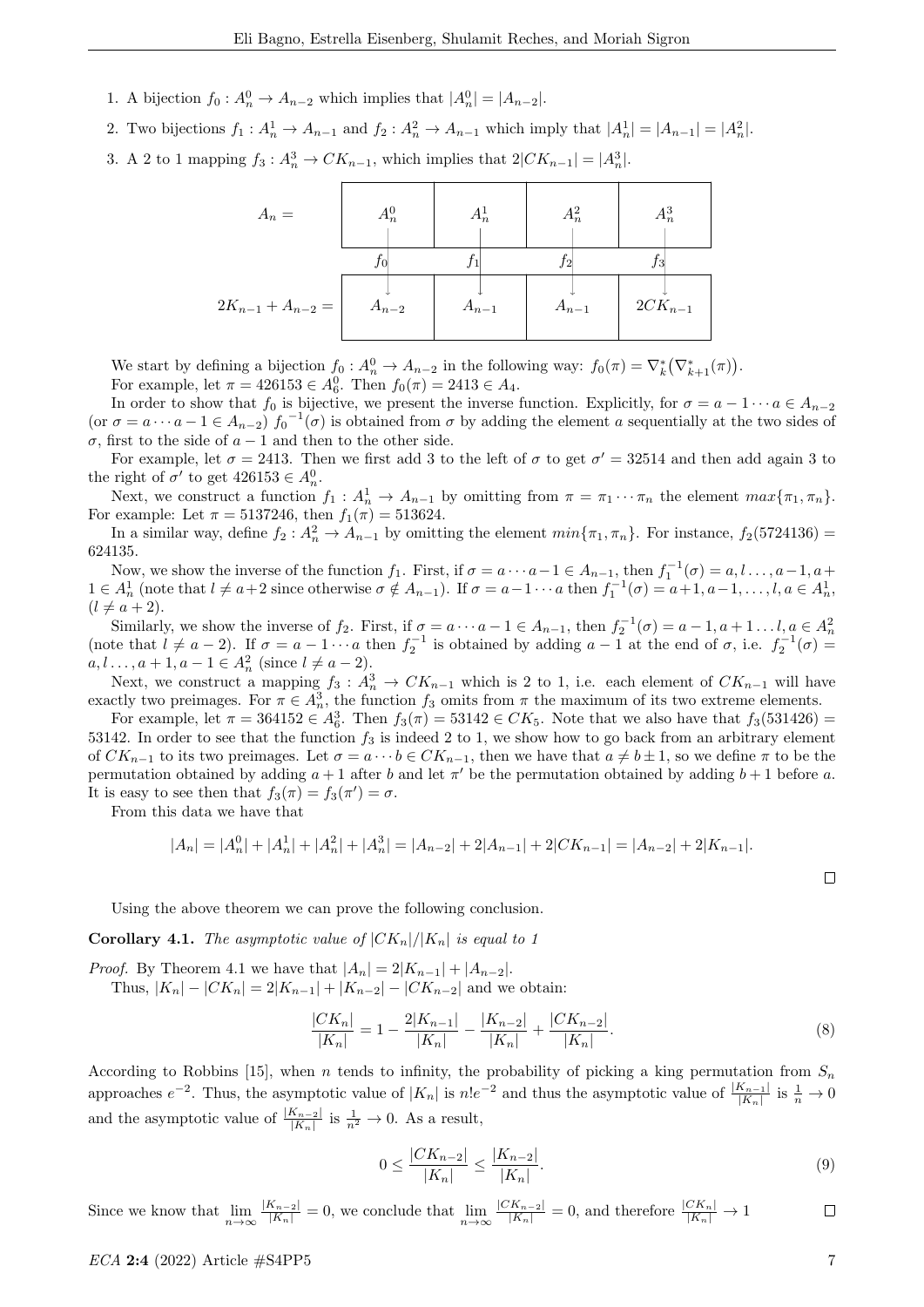## 5. The distribution of cylindrical king permutations

## 5.1 The distribution of cyclic bonds

In [11], Homberger calculated the distribution of the number of bonds. He used it, inter alia, to evaluate the number of king permutations, while considering them as permutations without bonds. In this section, we introduce the distribution of our new concept, the cyclic bonds, and use it to calculate the distribution of the cylindrical king permutations. In our recent paper [4] the concept of marked permutations is used. Here, we use again this concept in order to calculate the distribution of the cyclic bonds over  $S_n$ . We start with the following definition.

**Definition 5.1.** A marked permutation is a permutation  $\pi \in S_n$  such that each cyclic bond is either marked or not. If several consecutive cyclic bonds are marked, then they form a run. An entry that is not marked is considered to be a run of length 1 (a trivial run). Note that a cyclic run of a permutation might be ascending or descending.

Note that each marked permutation  $\pi \in S_n$  can be presented as a concatenation of runs. In order to identify the runs of a marked permutation, we put each run between two delimiters. This is done in a cyclic way. For example, the permutation 83124567 contributes the marked permutation 8|3|12|4567 (which consists of the three runs:  $3, 12, 45678$ , the marked permutation  $8|3|12|4567|$  (which consists of the four runs:  $8, 3, 12, 4567$ ), as well as the marked permutation  $8|3|1|2|4567|$  (which consists of the five runs:  $8, 3, 1, 2, 4567$ ) and many more. Moreover, a marked permutation  $\pi \in S_n$  with m runs can be uniquely characterized by the following data: a vector containing the lengths of the runs (which is a composition  $\lambda$  of n) and their directions (increasing or decreasing), a permutation  $\sigma \in S_m$  which determines their locations and the number r of places the last run occupies at the beginning of the permutation  $\pi$ . This idea will be best explained by an example.

Example 5.1. Let  $\pi = 2|45|6|1|987|3$ . We write  $\pi$  as a triple consisting of a 'directed' composition of  $m = 5$ parts  $\lambda$ , a permutation  $\sigma \in S_5$  and  $r = 1$ . First, write  $\pi$  as a sequence of runs:  $b_1 = 1$ ,  $b_2 = 32$ ,  $b_3 = 45$ ,  $b_4 =$  $6, b_5 = 987$ . Each run contributes its length to the composition. Then for each part, we add the sign  $\uparrow$  if the corresponding run is increasing, the sign  $\downarrow$  if the run is decreasing and no arrow if the run is of length 1. In our case we get  $\lambda = (1, 2 \downarrow, 2 \uparrow, 1, 3 \downarrow)$ . Now,  $\sigma \in S_5$  is the permutation induced by the order of the blocks. In our case, since the block  $b_1 = 1$  is located as the third block of  $\pi$ , we get  $\sigma(3) = 1$ , (note that the digit 2 does not constitute a separate block but a part of the last block 32). Likewise,  $b_2 = 3$  is located as the fifth block of  $\pi$ , so  $\sigma(5) = 2$  etc. We have:  $\sigma = 34152$ . The marked permutation  $\pi$  is now uniquely defined by the triple  $(\lambda, \sigma, r)$ . Note that the marked permutation  $\tau = 45|6|1|987|32|$  has the same data except that now  $r = 0$ .

In order to calculate the distribution of the number of cyclic bonds, we count marked permutations and use the inclusion-exclusion principle to obtain the desired distribution.

The next theorem presents a generating function for the number of cyclic bonds.

For each  $k, n \geq 0$ , we denote

$$
a_{n,k} = |\{\pi \in S_n \mid chnd(\pi) = k\}|.
$$

Furthermore, let

$$
H(z, u) = \sum_{n \ge 1} \sum_{k \ge 0} a_{n,k} z^n u^k
$$

be the generating function of the number of cylic bonds. We have now:

Theorem 5.1.

$$
H(z, u) = 2z2(u - 1)2 + \sum_{m \ge 1} m! zm \left( \frac{1 + z(u - 1)}{1 - z(u - 1)} \right)^{m-1} \frac{1 + 2z(u - 1) - z2(u - 1)2}{1 - 2z(u - 1) + z2(u - 1)2}
$$

Proof. We first calculate the generating function of **marked** cyclic bonds. Let

$$
F(z, u) = \sum_{n \ge 1} \sum_{k \ge 0} f_{n,k} z^n u^k
$$

where  $f_{n,k}$  is the number of permutations of order n with k marked cyclic bonds. We count the marked permutations by considering each run separately. Let  $m$  be the number of runs in a permutation. There are m! ways to arrange the runs in each marked permutation. For each such arrangement, we distinguish between the last run of a permutation and the other runs (if there is only one run then it will be considered the last one). We start with the first  $m-1$  runs. Each run of length one contributes z, while each run of length  $k \geq 2$  has  $k-1$  regular bonds and can be increasing or decreasing, so it contributes  $2z^k u^{k-1}$ . This gives us  $(z + 2z<sup>2</sup>u + 2z<sup>3</sup>u<sup>2</sup> + 2z<sup>4</sup>u<sup>3</sup> + ...)^{m-1}.$ 

.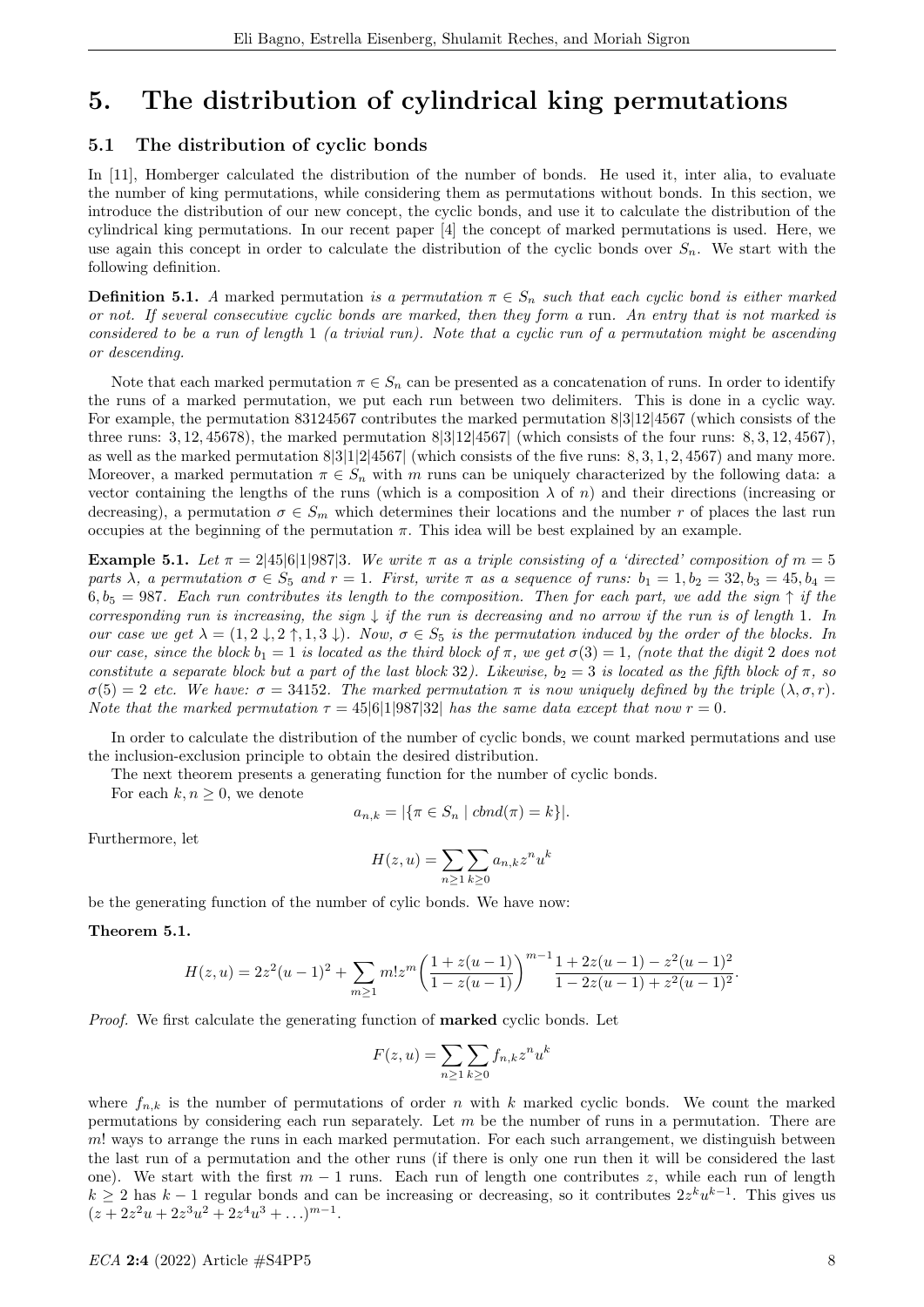Now we discuss the last run that starts at the end of the permutation and may also emerge at the beginning of the permutation (like the run 1234 in the permutation  $4|67|5|123$ ). If it is of length 1 then it contributes z. If it has length  $k \geq 2$  then it has  $k-1$  cyclic bonds and may be decreasing or increasing. Moreover, its  $k-r$ first digits are placed at the end of the permutation, and the other  $r$  digits at the beginning of the permutation for  $0 \le r \le k-1$ . Thus its contribution is  $2kz^ku^{k-1}$ . This gives us  $(z+2 \cdot 2z^2u+2 \cdot 3z^3u^2+2 \cdot 4z^4u^3+\ldots)$ . This leads to

$$
F(z, u) = \sum_{m \ge 1} m!(z + 2z^2u + 2z^3u^2 + 2z^4u^3 + \ldots)^{m-1}(z + 4z^2u + 6z^3u^2 + 8z^4u^3 + \ldots)
$$
  
= 
$$
\sum_{m \ge 1} m!z^{m-1} \Big(\frac{1 + zu}{1 - zu}\Big)^{m-1} \Big(z + \frac{2z(2zu - (zu)^2)}{(1 - zu)^2}\Big)
$$
  
= 
$$
\sum_{m \ge 1} m!z^m \Big(\frac{1 + zu}{1 - zu}\Big)^{m-1} \frac{1 + 2zu - z^2u^2}{1 - 2zu + z^2u^2}.
$$

Now, we can use  $F(z, u)$  to obtain  $H(z, u)$ . Since  $F(z, u)$  counts the **marked** cyclic bonds and  $H(z, u)$  counts every cyclic bond, using the inclusion–exclusion principle it follows that  $H(z, u) = F(z, u - 1)$ .

Using the above technique, we actually overcount the marked permutations  $12$  and  $21$  in  $F$ . Explicitly, 1|2|, 2|1|, 12|, 1|2, 21| and 2|1 contribute z 2 , z<sup>2</sup> , z2u, z2u, z2u and z <sup>2</sup>u respectively so that the contribution to  $H(z, u) = F(z, u - 1)$  is  $4z<sup>2</sup>u - 2z<sup>2</sup>$ .

On the other hand, according to Definition 2.1, we consider 12 and 21 as having two cyclic bonds each, and so we expect them to contribute only  $2z^2u^2$  to  $H(z, u)$ . Hence, we have to add  $2z^2(u-1)^2$ . Thus:

$$
H(z, u) = 2z2(u - 1)2 + \sum_{m \ge 1} m! zm \left( \frac{1 + z(u - 1)}{1 - z(u - 1)} \right)^{m-1} \frac{1 + 2z(u - 1) - z2(u - 1)2}{1 - 2z(u - 1) + z2(u - 1)2}.
$$

### 5.2 The distribution of cylindrical king permutations

Substituting  $u = 0$  in Theorem 5.1 we can easily find a generating function for cylindrical king permutations, i.e., a function of the form  $CK(z) = \sum$  $\sum_{n\geq 1} |CK_n| z^n.$ 

#### Theorem 5.2.

$$
CK(z) = 2z^{2} + \sum_{m \ge 1} m! z^{m} \left(\frac{1-z}{1+z}\right)^{m-1} \left(\frac{(1-2z-z^{2})}{(1+z)^{2}}\right).
$$

Note that the corresponding formula for  $K(z)$  is due to Carlitz (see [18] pp. 6–7).

# 6. Cyclic breadth and  $k$ -prolific cylindrical king permutations

We are interested in characterizing the cylindrical king permutations and analyzing some properties of their downsets in CK. In particular, in this section, we focus on those cylindrical king permutations which contain as many distinct patterns as possible in the poset CK. There is a close relationship between the breadth of a permutation and the number of distinct patterns it contains. Moreover, as mentioned above, one way to identify a king permutation is by verifying that its breadth is greater than or equal to 3. In order to be able to identify cylindrical king permutations in a similar way, and especially those whose downsets in CK have maximal size, we modify the definitions of the *(Manhattan)* distance and the breadth, introducing the cyclic (Manhattan) distance and the cyclic breadth of a permutation  $\sigma \in S_n$ .

Throughout this section we consider a permutation  $\sigma = \sigma_1 \cdots \sigma_n$  as if it was located on a circle in such a way that  $\sigma_1$  occupies the topmost point of the circle (see Figure 1).

**Definition 6.1.** For  $1 \leq i \leq j \leq n$ , we denote by  $((i, j))$  the shortest path on the circle leading from i to j. We also set  $||j - i|| = |((i, j))|$ , i.e.  $||j - i|| = min(j - i, n - j + i)$ .

Definition 6.2. Let  $\sigma \in S_n$  and let  $i < j \in [n]$ . Let the cyclic (Manhattan) distance between the i − th and the  $j - th$  entries be defined as:

$$
cd_{\sigma}(i,j) = |\sigma_j - \sigma_i| + ||j - i||.
$$

 $\Box$ 

 $\Box$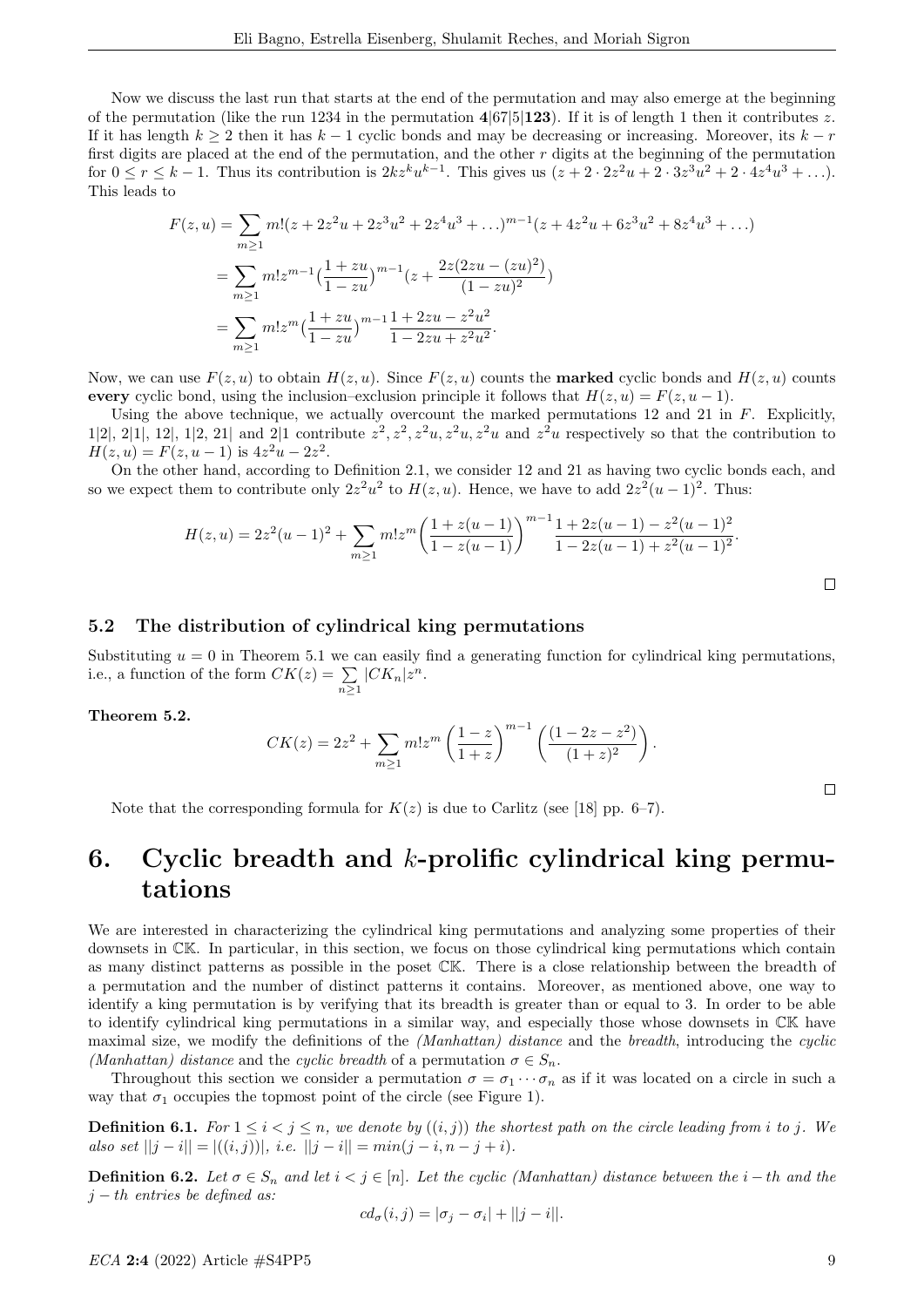The cyclic breadth of  $\sigma \in S_n$  is then defined to be:

$$
cbr(\sigma) = min_{i,j \in [n], i \neq j} cd_{\sigma}(i,j).
$$

Example 6.1. Let  $\sigma = 724915836 \in S_9$ . Then  $cd_{\sigma}(1,2) = (7-2) + ||2-1|| = 6$ , while  $cd_{\sigma}(1,9) = (7-6) +$  $||9-1||=2$ . The breadth of  $\sigma$  is  $cbr(\sigma)=2$ 

We compare now between the regular (Manhattan) distance and the cyclic (Manhattan) distance as follows:

**Observation 6.1.** • For each  $\sigma \in S_n$  and for each  $i, j \in [n]$ ,  $cd_{\sigma}(i, j) \leq d_{\sigma}(i, j)$  and so  $cbr(\sigma) \leq br(\sigma)$ .

- For every  $i, j \in [n]$ , we have  $d_{\sigma}(i, j) = d_{\sigma^{-1}}(\sigma_i, \sigma_j)$  and thus  $br(\sigma) = br(\sigma^{-1})$  which means that the regular (Manhattan) breadth is invariant under inversion.
- The cyclic breadth  $ctr(\sigma)$  is not always equal to  $ctr(\sigma^{-1})$ . For example, if  $\sigma = 72415836 \in S_8$  then  $\sigma^{-1} = 42735816$ , so that  $\text{cbr}(\sigma) = \text{cd}_{\sigma}(1,8) = 2$  but  $\text{cbr}(\sigma^{-1}) = \text{cd}_{\sigma^{-1}}(1,2) = 3$ .

Using our new definitions, we can identify the cylindrical king permutations as follows.

**Observation 6.2.** A permutation  $\sigma$  of order  $n > 1$  is a cylindrical king permutation if and only if its cyclic breadth is greater than or equal to 3.

Omitting a single entry from a permutation  $\sigma \in S_n$  (and then standardising) produces a permutation  $\sigma' \in S_{n-1}$  such that  $\sigma' \prec \sigma$ . In Proposition 2.24 of [2], Bevan and Homberger proved a proposition that partially controls the change in breadth of permutations in  $S_n$ : omitting a single entry from a permutation decreases the breadth by at most one. We now present and prove a proposition that extends the above result, considering the cyclic breadth rather than the regular breadth. This enables us to characterize the cyclic breadth of permutations  $\sigma'$  which are contained in a certain permutation  $\sigma$ .



Figure 1:  $\sigma = 26415837$  located on a circle in such a way that  $\sigma_1$  occupies the topmost point of the circle.  $cd_{\sigma}(2, 7) = |6 - 3| + ||7 - 2|| = 6$  where  $||7 - 2|| = min\{7 - 2, 8 + 2 - 7\}.$ 

Proposition 6.1. Omitting a single entry from a permutation may decrease the cyclic breadth by at most one.

Proof. Let  $\sigma \in S_n$  and let  $1 \leq i < j \leq n$  be such that without loss of generality  $\sigma_i < \sigma_j$ . Recall that  $cd_{\sigma}(i, j)$ is composed of the *position part*  $||j - i||$  and the value part  $|\sigma_j - \sigma_i|$ . Let  $\sigma'$  be the permutation obtained from σ by omitting an element σ<sub>k</sub> for some  $k \notin \{i, j\}$ . We discuss the effect of omitting σ<sub>k</sub> on each one of the parts of  $cd_{\sigma}(i, j)$ .

Observe that if  $\sigma_k > \sigma_j$  or  $\sigma_k < \sigma_i$  then this omission does not affect the value part of  $cd_{\sigma}(i, j)$ . On the other hand, if  $\sigma_i < \sigma_k < \sigma_j$  then, its omission decreases the value part of  $cd_{\sigma}(i, j)$  by 1.

Similarly, the omission of  $\sigma_k$  affects the position part if and only if  $k \in ((i, j))$ . In case there is an effect, the difference is 1.

We conclude, that the omission of  $\sigma_k$  decreases  $cd_{\sigma}(i, j)$  of  $\sigma$  by 2 if and only if  $\sigma_i < \sigma_k < \sigma_j$  and  $k \in ((i, j)),$ in all other cases the difference is 0 or 1.

Now, let  $i < j$  be such that  $cbr(\sigma) = cd_{\sigma}(i, j)$ . Assume to the contrary that there is  $k \in [n]$  such that  $\text{cbr}(\sigma') = \text{cbr}(\sigma) - 2$ , where  $\sigma'$  is obtained from  $\sigma$  by omitting  $\sigma_k$ . This means that  $k \in ((i, j))$  and  $\sigma_i < \sigma_k < \sigma_j$ . We have now:

$$
cbr(\sigma) \le cd_{\sigma}(i,k) = \sigma_k - \sigma_i + ||k - i|| < \sigma_j - \sigma_i + ||j - i|| = cd_{\sigma}(i,j),
$$

a contradiction.

Finally, we show that for  $cbr(\sigma) = cd_{\sigma}(i, j)$ , an omission of one of the elements  $\sigma_i$  or  $\sigma_j$  also decreases the cyclic breadth by at most one. Without loss of generality let us consider the omission of  $\sigma_j$ .

Indeed, for every  $m, l \neq j$  we have  $ctr(\sigma) = cd_{\sigma}(i, j) \leq cd_{\sigma}(m, l)$ . If  $cd_{\sigma}(i, j) < cd_{\sigma}(m, l)$  then the omission of  $\sigma_j$  decreases  $cd_{\sigma}(m, l)$  by at most 2 to a value that is greater or equal to  $cd_{\sigma}(i, j) - 1$ . If  $cd_{\sigma}(i, j) = cd_{\sigma}(m, l)$ then  $ctr(\sigma) = cd_{\sigma}(m, l)$ , and due to the previous discussion, the omission of  $\sigma_i$  decreases  $cd_{\sigma}(m, l)$  by at most one. Therefore if  $\sigma'$  is obtained from  $\sigma$  by omitting  $\sigma_j$  then also  $\text{cbr}(\sigma') \geq \text{cbr}(\sigma) - 1$ .  $\Box$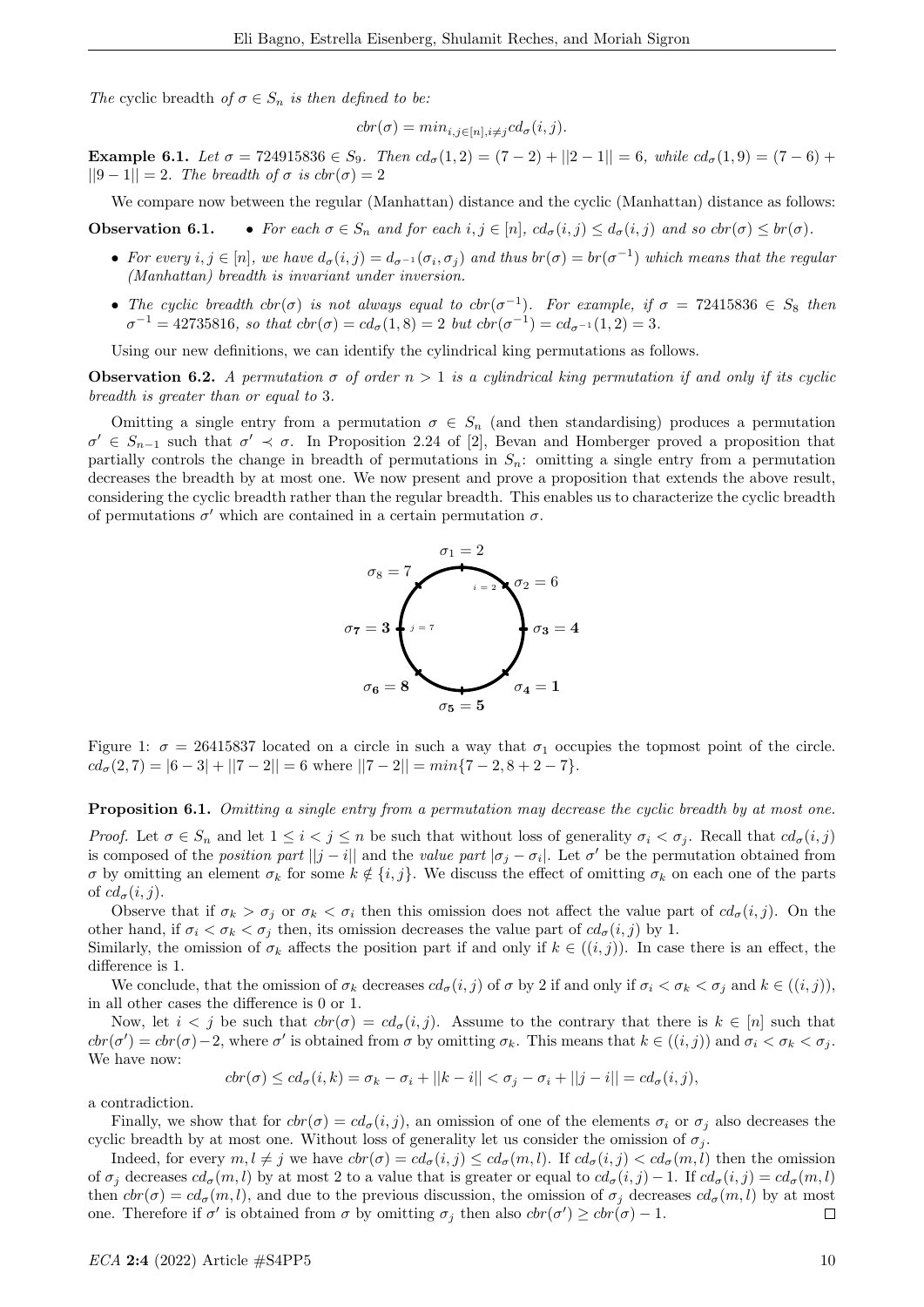**Remark 6.1.** Note that omitting an element  $\sigma_k$  might also **increase** the breadth of a permutation  $\sigma$ . For example if  $\sigma = 351246$  then  $ctr(\sigma) = cd(3, 4) = 2$ . If we omit  $\sigma_3 = 1$ , we get  $\sigma' = 24135$  with  $ctr(\sigma') = 3$ .

In [9], Coleman demonstrates that maximizing the distance between every two elements in a permutation tends to increase the number of distinct sub-permutations (patterns).

The next proposition characterizes the permutations  $\sigma \in CK_n$  which contain n different patterns  $\sigma' \prec \sigma$ such that  $\sigma' \in CK_{n-1}$ .

**Proposition 6.2.** For  $\sigma \in CK_n$ , there are n distinct permutations  $\sigma' \in CK_{n-1}$  such that  $\sigma' \prec \sigma$  if and only if  $cbr(\sigma) > 3$ .

Proof. Let  $\sigma \in CK_n$  and suppose that there are n distinct permutations  $\sigma' \in CK_{n-1}$  such that  $\sigma' \prec \sigma$ , which means that by omitting any entry of  $\sigma$ , we get a cylindrical king permutation. Since  $\sigma \in CK_n$ , according to Observation 6.2,  $\text{ch}(0) > 3$ . Assume to the contrary that  $\text{ch}(0) = 3$ , thus there are entries i and j, i < j such that  $ctr(\sigma) = cd_{\sigma}(i, j) = 3$ , and hence that  $||j - i|| = 1$  and  $|\sigma_j - \sigma_i| = 2$  or vice versa. Assume without loss of generality that  $\sigma_i < \sigma_j$ .

- If  $||j i|| = 1$  and  $\sigma_j \sigma_i = 2$  then by omitting the value  $\sigma_i + 1$  we get  $\sigma' = \nabla_{\sigma_i+1}^*(\sigma) \notin CK_{n-1}$ , a contradiction.
- If  $||j i|| = 2$  and  $\sigma_j \sigma_i = 1$  then by omitting the value located between  $\sigma_i$  and  $\sigma_j$ ,  $\sigma_{i+1}$ , we get  $\sigma' = \nabla^*_{\sigma_{i+1}}(\sigma) \notin CK_{n-1}$ , a contradiction.

Now, suppose that  $\text{cbr}(\sigma) > 3$ . By corollary 7 of [11], a permutation  $\sigma \in S_n$  has maximum number of patterns  $\sigma' \prec \sigma$  with  $\sigma' \in S_{n-1}$ , if and only if it has no bonds. The permutation  $\sigma \in CK_n$  has no bonds as a cylindrical king, thus there are n distinct permutations  $\sigma' \in S_{n-1}$  such that  $\sigma' \prec \sigma$ . We show now that each one of them is a cylindrical king permutation. According to Proposition 6.1, omitting a single entry from a permutation may decrease the cyclic breadth by at most one. Thus, each  $\sigma' \in S_{n-1}$  such that  $\sigma' \prec \sigma$  satisfies  $ctr(\sigma') \geq 3$  and by Observation 6.2,  $\sigma' \in CK_{n-1}$ .  $\Box$ 

Recall that a permutation  $\sigma \in S_n$  is k-prolific if each  $(n-k)$ -subset of entries of  $\sigma$  forms a unique pattern. In other words,  $\sigma$  is k-prolific if it contains the maximal possible number of distinct permutations  $\pi \in S_{n-k}$ such that  $\pi \prec \sigma$ . The breadth of a permutation affects its being k-prolific as shown in Theorem 2.25 in [2]:  $\sigma$  is k-prolific if and only if  $br(\sigma) \geq k+2$ . This idea can be extended to the poset of king permutations as well as to the poset of cylindrical king permutations. This is the motivation of the following definition.

**Definition 6.3.** We say that a permutation  $\sigma \in K_n$ , (resp.  $CK_n$ ) is k-prolific in  $K_n$ , (resp.  $CK_n$ ) if each  $(n-k)$ -subset of the entries of  $\sigma = \sigma_1 \cdots \sigma_n$  forms a unique pattern in  $K_{n-k}$ , (resp.  $CK_{n-k}$ ).

Using the above definition, we prove the following theorem.

**Theorem 6.1.** A permutation  $\sigma$  is k-prolific in  $K_n$  if and only if  $br(\sigma) \geq k+3$ .

*Proof.* Assume to the contrary that  $\sigma$  is k-prolific but  $br(\sigma) < k+3$ . This means that there are  $1 \le i, j \le n$ such that  $d_{\sigma}(i, j) < k + 3$ . For the sake of convenience, we assume that  $i < j$  and  $\sigma_i < \sigma_j$ . Now, let

$$
S = \{\sigma_m | i < m < j \text{ or } \sigma_i < \sigma_m < \sigma_j\}.
$$

Obviously,  $|S| \leq j - i - 1 + \sigma_i - \sigma_i - 1$  so that  $|S| + 2 \leq d_{\sigma}(i, j) < k + 3$  and thus  $|S| \leq k$ . Omitting the elements of S from  $\sigma$ , we get a permutation  $\sigma' \in S_{n-|s|}$  such that  $\sigma' \prec \sigma$  and  $\sigma'$  contains a pair  $u < v$  such that  $d_{\sigma}(u, v) = 2$ , i.e.  $(\sigma_u, \sigma_v)$  is a bond. For example, let  $\sigma = 972415836$  and let  $i = 1$  and  $j = 4$ . Then we have  $S = \{7, 2, 5, 6, 8\}$  and after omitting the elements of S, we get  $\sigma' = 4312$  which indeed has a bond.

Now, if  $|S| = k$ , this means that  $\sigma' \notin K_{n-k}$  so that  $\sigma$  can not be k-prolific in  $K_n$ . If  $|S| < k$  then we can omit from  $\sigma'$  a set of  $k - |S|$  elements which does not contain the bond mentioned above and get an  $(n - k)$ -subset of the entries of  $\sigma$  which creates a descendant of  $\sigma$  which is not a member of  $K_{n-k}$ , so again  $\sigma$  can not be  $k$ -prolific.

On the other hand, assume that  $br(\sigma) \geq k+3$  and we prove that  $\sigma$  is k-prolific in  $K_n$ . First, by Theorem 2.25 of [2],  $br(\sigma) > k + 2$  if and only if  $\sigma$  is k-prolific in  $S_n$ , so that each omission of a k-set from  $\sigma$  yields a different permutation in  $S_{n-k}$ . To show that each such  $\pi \in S_{n-k}$  is indeed a king permutation, note that by Proposition 2.24 of [2], omitting a single entry from a permutation may decrease the breadth by at most one. Thus, omitting each k-set of elements forms a permutation  $\pi$  with  $br(\pi) \geq 3$  which implies that  $\pi \in K_{n-k}$ .  $\square$ 

The following theorem is the generalization of Theorem 6.1 for the poset of cylindrical king permutations.

**Theorem 6.2.** A permutation  $\sigma$  is k-prolific in  $CK_n$  if and only if  $\text{cbr}(\sigma) \geq k+3$ .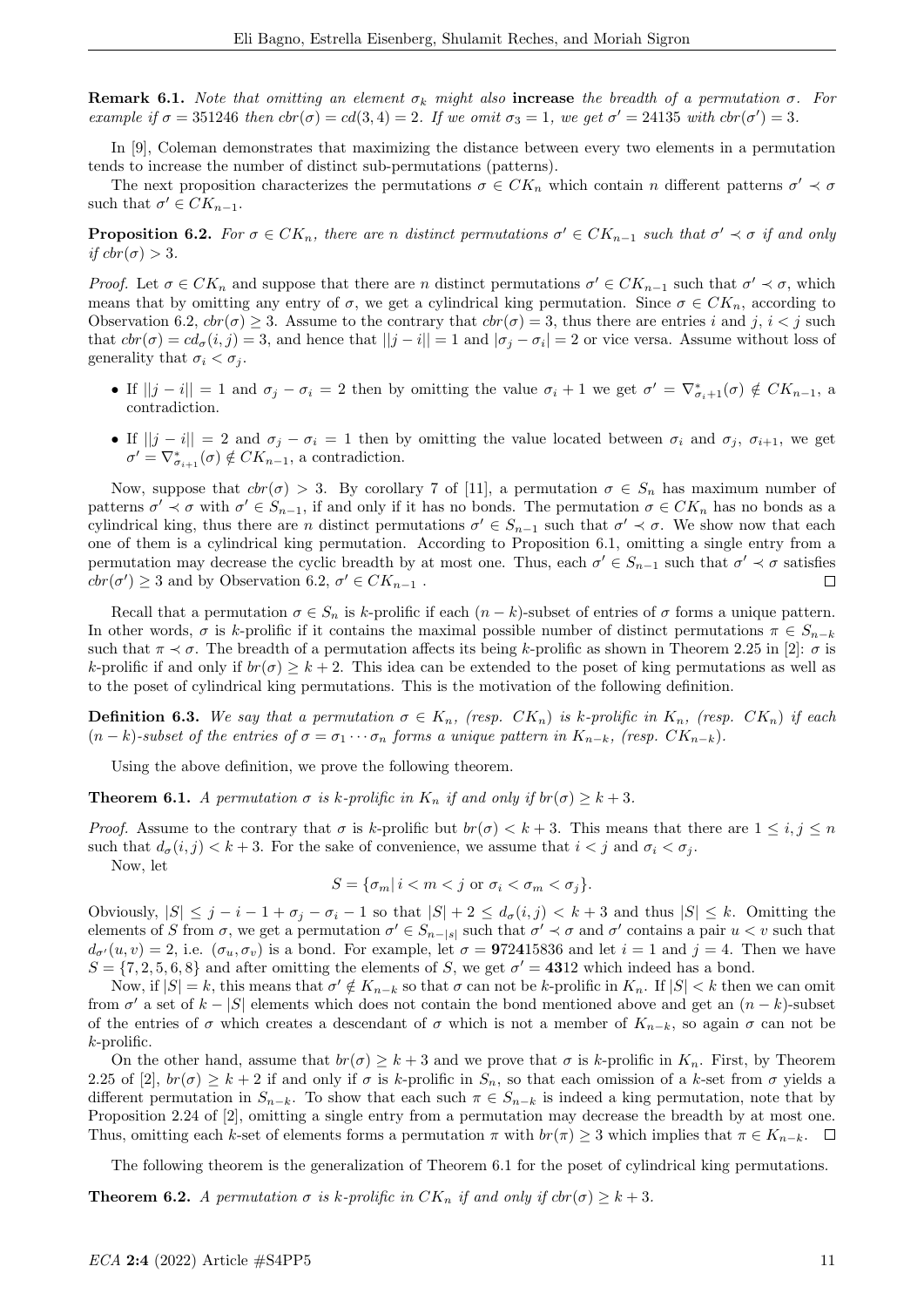The proof is almost identical to the proof of Theorem 6.1 except for some necessary changes. Instead of the set  $S$ , we define the set:

$$
S_{cyclic} = \{ \sigma_m | m \in ((i, j)) \text{ or } \sigma_i < \sigma_m < \sigma_j \}.
$$

Then we replace the breadth br by its cyclic parallel breadth cbr. At the end of the proof, we use Proposition 6.1 of this article instead of Proposition 2.24 of [2].

# 7. The structure of the poset of cylindrical king permutation

It is easy to observe that for  $\sigma \in S_n$ , and a regular bond  $(a, a + 1)$  in  $\sigma$ , either omitting a or omitting  $a + 1$ gives the same permutation. In other words

$$
\nabla_a^*(\sigma) = \nabla_{a+1}^*(\sigma). \tag{10}
$$

Example 7.1. For  $\sigma = 523641$ ,  $\nabla_2^*(\sigma) = \nabla_3^*(\sigma) = 42531$ .

This enables one to count for each permutation  $\sigma \in S_n$ , the number of permutations  $\pi \in S_{n-1}$  such that  $\pi \prec \sigma$ .

Unfortunately, Equation (10) does not hold anymore when we deal with edge bonds. For example, if  $\sigma = 246351$ , then  $\nabla_2^*(\sigma) = 35241$  while  $\nabla_1^*(\sigma) = 13524$ . In order to overcome this problem, we consider circular permutations. In order to do that, we define an equivalence relation based on considering each permutation as if it was written on a circle and not on a line. For example, according to this new view, the permutations 35241 and 13524 are considered identical. We formally address this identification in the next definition.

**Definition 7.1.** Recall that  $C_n$  is the sub-group of  $S_n$  generated by the cycle  $\omega = (1 \cdots n)$ . Define an equivalence relation on  $S_n$  by  $\sigma \sim \tau$  if and only if there is some  $1 \leq i \leq n$  such that  $\tau = \sigma \cdot \omega^i$  and let  $S_n/C_n$  be the quotient space. Also, let us denote by  $orb(\sigma)$  the equivalence class of  $\sigma$ .

Example 7.2. Let  $\sigma = 23154 \in S_5$ . Then

orb $(\sigma) = \{23154, 31542, 15423, 54231, 42315\}.$ 

We now aim to characterize the permutations that serve as building blocks for the poset of cylindrical king permutations.

Recall from Equation (1) that, if  $\sigma \sim \tau$  then  $\sigma$  and  $\tau$  have the same number of cyclic bonds. Therefore,  $\sigma \in CK_n$  if and only if  $\tau \in CK_n$ .

In the next theorems we use the concept of cyclic separators, the definition of which we give now: In our recent paper [4], we defined a new concept, called *separator*. A separator in a permutation  $\sigma = \sigma_1 \cdots \sigma_n \in S_n$ is an element  $\sigma_i$  whose omission forms a new bond. In particular, if  $\sigma \in K_n$  is a king permutation, then the permutation obtained by the omission of  $\sigma_i$  is a king permutation if and only if  $\sigma_i$  is not a separator in  $\sigma$ . In order to characterize the structure of the poset of cylindrical king permutations, we need a cyclic version of that concept. We start by recalling the definition of the (regular) separator (see Definition 2.1 in [4]).

**Definition 7.2.** For  $\sigma = \sigma_1 \cdots \sigma_n \in S_n$  we say that  $\sigma_i = a$  separates  $\sigma_{j_1}$  from  $\sigma_{j_2}$  in  $\sigma$  if by omitting the element a from  $\sigma$  we get a new bond. This happens if and only if one of the following cases holds:

1.  $j_1, i, j_2$  are subsequent numbers and  $|\sigma_{j_1} - \sigma_{j_2}| = 1$ , i.e.

 $\sigma=\ldots,b, a=\sigma_i, b\pm 1,\ldots$ 

In this case we say that a is a vertical separator.

2.  $\sigma_{j_1}, \sigma_i = a, \sigma_{j_2}$  is an increasing or decreasing sub sequence of subsequent numbers, and  $|j_1 - j_2| = 1$ , i.e,

$$
\sigma=\ldots,a,\ldots,a\pm 1,a\mp 1,\ldots
$$

or

$$
\sigma = \ldots, a \pm 1, a \mp 1, \ldots, a, \ldots
$$

In this case we say that a is a **horizontal separator**.

Cylindrical king permutations are actually permutations having no cyclic bonds. In order to be able to deal with edge bonds, we have to modify the Definition 7.2 of the separator.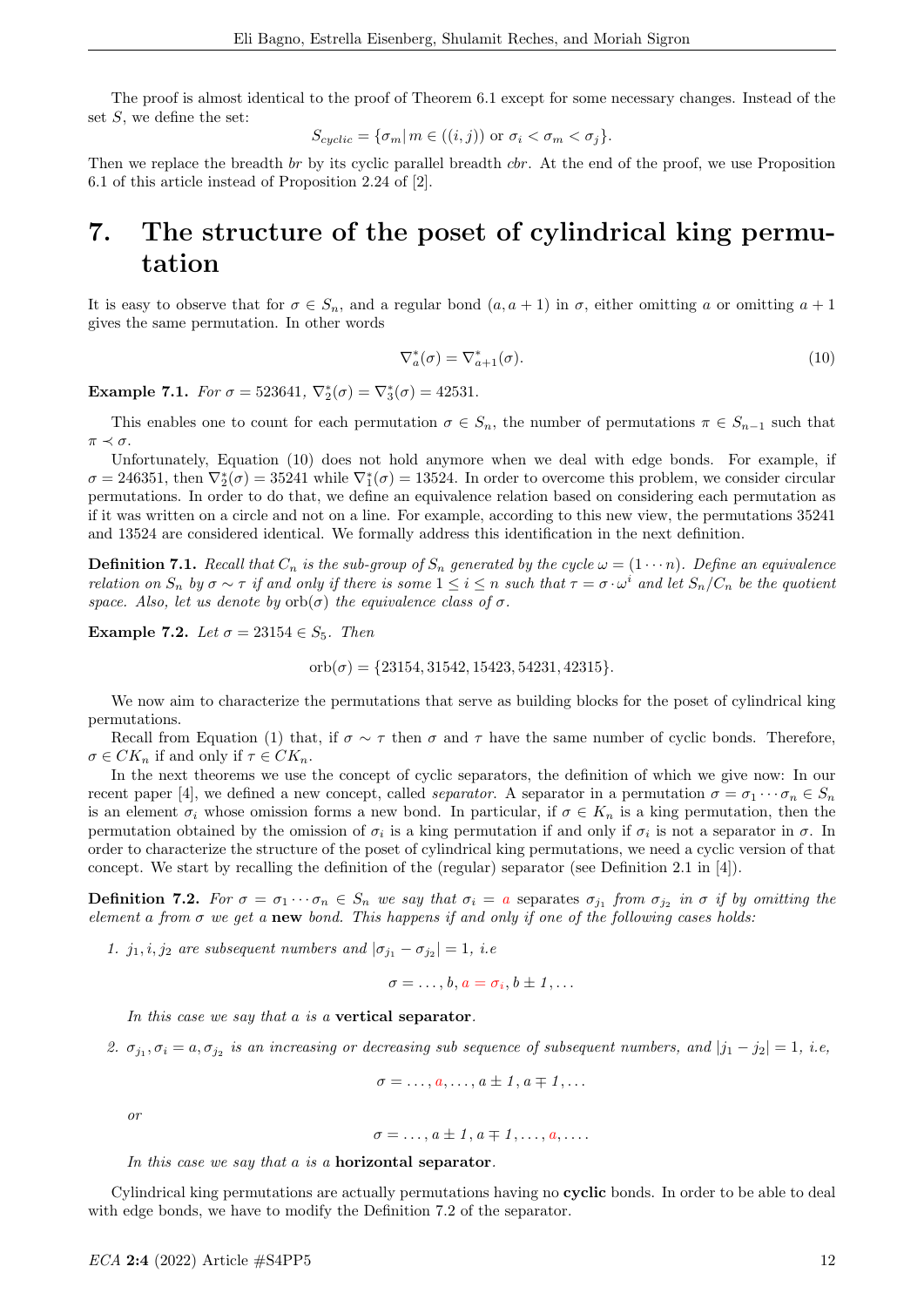**Definition 7.3.** Let  $\sigma = \sigma_1 \cdots \sigma_n \in S_n$ . An element  $\sigma_i$  will be called an edge separator if omitting it produces a new edge bond. This happens when one of the following holds:

- 1. If  $|\sigma_1 \sigma_{n-1}| = 1$  then  $\sigma_n$  is a (vertical) edge separator.
- 2. If  $|\sigma_n \sigma_2| = 1$  then  $\sigma_1$  is a (vertical) edge separator.
- 3. If for some  $1 < i < n$  we have that  $\sigma_1, \sigma_i, \sigma_n$  is an increasing or decreasing sub sequence of subsequent numbers, then we say that  $\sigma_i$  is a (horizontal) edge separator.

We say that an element  $\sigma_i$  is a **cyclic separator** if it is a regular or an edge separator. In this case, we say that  $\sigma_i$  cyclically separates some element from another.

Example 7.3. Let  $\sigma = 52341$ , then  $\sigma_5 = 1$  is a (vertical) edge separator in  $\sigma$ . Let  $\sigma = 6257134$ , then  $\sigma_3 = 5$ is a (horizontal) edge separator in  $\sigma$ . If  $\sigma = 246135$ , then  $\sigma_6 = 5$  is a vertical edge separator and a horizontal (regular) separator in  $\sigma$ .

**Theorem 7.1.** For every  $\sigma \in CK_n$   $(n \geq 5)$  there is some  $\pi \in orb(31425) \cup orb(24135)$  such that  $\pi \preceq \sigma$ .

*Proof.* We prove by induction on n, the case  $n = 5$  being trivial, since  $CK_5 = orb(31425) \cup orb(24135)$ . We assume that each cylindrical king permutation of order  $n - 1$  contains at least one of the permutations of  $orb(31425)$  ∪  $orb(24135)$  and prove that each cylindrical king permutation of order n contains at least one element of this set.

Let  $n > 5$  and assume to the contrary that there is  $\sigma = \sigma_1 \cdots \sigma_n \in CK_n$  which does not contain any of the permutations in orb(31425) ∪ orb(24135). Then for every  $1 \leq i \leq n$ , the permutation  $\nabla_i^*(\sigma)$ , contains neither of them as well. By the induction hypothesis,  $\nabla_i^*(\sigma) \notin CK_{n-1}$ , which implies, that every element of  $\sigma$  is a cyclic separator. In particular, 1 is a cyclic vertical separator. Hence, we have:  $\sigma \in \text{orb}(\ldots, a, 1, a+1, \ldots)$  or  $\sigma \in \text{orb}(\ldots, a+1, 1, a, \ldots)$ . Since  $\sigma \in CK_n$ , we know that  $a > 2$ . Without loss of generality, assume that  $\sigma \in \text{orb}(\ldots, a, 1, a+1, \ldots)$ . By the above, the element  $a+1$  is a cyclic separator of  $\sigma$ . We have now two options as  $a + 1$  is horizontal or vertical:

- If  $a + 1$  is horizontal then  $\sigma \in \text{orb}(\ldots a + 2, a, 1, a + 1, \ldots)$ . For the same reasons as above, a is also a cyclic horizontal separator of  $\sigma$ . Thus  $\sigma \in \text{orb}(\ldots a + 2, a, 1, a + 1, a - 1, \ldots)$ . But the sub sequence  $a+2, a, 1, a+1, a-1$  is a pattern which is isomorphic to 53142, so that  $\sigma$  contains an element of orb(31425).
- If  $a+1$  is vertical then  $\sigma \in \text{orb}(\ldots, a, 1, a+1, 2, \ldots)$ . As we saw above, a is also a cyclic separator of  $\sigma$  which must be horizontal so that  $a = 3$ . This implies that  $\sigma \in \text{orb}(\ldots, 3, 1, 4, 2, \ldots)$ . Since the element 5 has to be somewhere in  $\sigma$ , we must have  $\sigma \in \text{orb}(\ldots, 3, 1, 4, 2, \ldots, 5, \ldots)$  which contains the pattern 31425.

 $\Box$ 

In Proposition 3.14 of [5], we proved that for each two king permutations  $\sigma \in K_n$  and  $\pi \in K_{n-2}$  such that  $\pi \prec \sigma$  there is a king permutation  $\tau$  such that  $\pi \prec \tau \prec \sigma$ . This does not hold for cylindrical king permutations. For example, for  $\sigma = 18463527 \in CK_8$  and  $\pi = 635241 \in CK_6$ , even though  $\pi \prec \sigma$ , there is no  $\tau \in CK_7$  such that  $\pi \prec \tau \prec \sigma$ .

Moreover, in Theorem 3.15 of [5] we claimed that if  $\sigma \in K_n$ ,  $\pi \in K_m$  such that  $\pi \prec \sigma$  and  $n-m > 3$  then there exists a king permutation  $\tau \in K_k$  such that  $\pi \prec \tau \prec \sigma$  and  $m - k \in \{1,3\}$ . This implies that for every  $\pi \in K_m$  and  $\sigma \in K_n$  such that  $\sigma$  covers  $\pi$  in the poset K, one has  $n - m \leq 3$ . This property does not hold true anymore in the poset CK as the following example verifies.

Example 7.4. Let  $\sigma = 579683142$  and  $\pi = 13524$  which is obtained from  $\sigma$  by removing the elements 3, 1, 4, 2. It is easy to observe that there is no  $\tau \in \mathbb{CK}$  such that  $\pi \prec \tau \prec \sigma$ .

We claim now that if  $\sigma \in CK_n$  covers  $\pi \in CK_m$  in the poset  $\mathbb{CK}$ , then  $n-m \leq 4$ .

**Theorem 7.2.** Let  $\sigma \in CK_n$  and  $\pi \in CK_m$  be such that  $\pi \prec \sigma$  and  $n-m>4$ . Then there is some  $\tau \in \mathbb{CK}$ such that  $\pi \prec \tau \prec \sigma$ .

The proof of Theorem 7.2 is very subtle and messy. It consists of many similar sub-cases which recur over and over. In order not to be too exhaustive, we present some basic observations and lemmas and then show how to deal with a few typical sub-cases and leave the rest of the proof for the reader. For the sake of simplifying the proof, we present a series of claims.

**Observation 7.1.** Let  $\sigma$  be a permutation, let  $\pi \in \mathbb{CK}$ , and let i be such that  $\pi \prec \nabla_i^*(\sigma)$ . If  $\nabla_i^*(\sigma)$  contains the cyclic bond consisting of the elements j and k (of  $\sigma$ ) then  $\pi \prec \nabla_k^*(\sigma)$  or  $\pi \prec \nabla_j^*(\sigma)$ ,

Moreover, if the bond is not an edge bond then both  $\pi \prec \nabla_k^*(\sigma)$  and  $\pi \prec \nabla_j^*(\sigma)$ .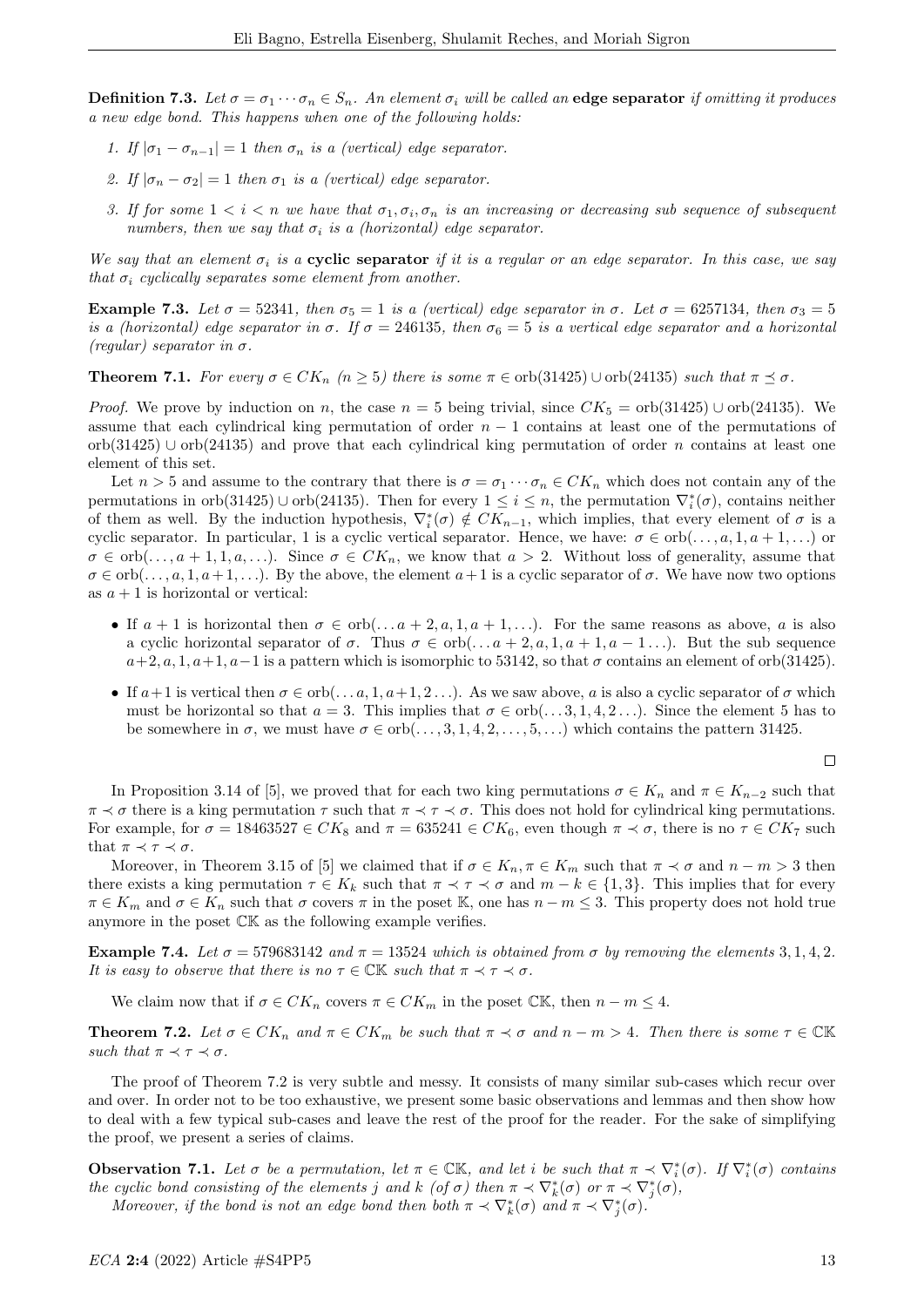Example 7.5. In the left picture of Figure 2,  $\sigma = 264159837 \in S_9$ ,  $\pi = 241635 \in CK_6$ , such that  $\pi \prec \sigma$ ,  $\pi \prec \nabla_5^*(\sigma)$ . In  $\nabla_5^*(\sigma) = 25418736$  there is a regular bond  $(5,4)$  (the elements 4 and 6 in  $\sigma$ ), we get that  $\pi \prec \nabla_4^*(\sigma)$  and  $\pi \prec \nabla_6^*(\sigma)$ .

In the right picture  $\sigma = 264159837 \in S_9$ ,  $\pi = 253146 \in CK_6$ , such that  $\pi \prec \sigma$ ,  $\pi \prec \nabla_7^*(\sigma)$ . In  $\nabla_7^*(\sigma)$ 26415873 there is an edge bond  $(2,3)$  (the elements 2 and 3 in  $\sigma$ ), we get that  $\pi \prec \nabla_3^*(\sigma)$  but  $\pi \not\prec \nabla_2^*(\sigma)$ .





**Definition 7.4.** Let us denote by  $\nabla_A^*(\sigma)$  the permutation  $\nabla_{i_1}^*(\nabla_{i_2}^*(\ldots(\nabla_{i_k}^*(\sigma)))$  where  $A = \{i_1, \ldots, i_n\}$  and  $i_1 < \cdots < i_k$ . For example  $\sigma = 264159837 \in S_9$ ,  $\pi = 241635 \in CK_6$ , so that  $\pi \prec \sigma$ . If we let  $A_1 =$  $\{4, 5, 8\}, A_2 = \{4, 5, 9\}, A_3 = \{5, 6, 8\}, A_4 = \{5, 6, 9\}, we get \ \pi = \nabla_{A_i}^*(\sigma) \ \text{for} \ 1 \leq i \leq 4.$ 

In the following observation, when we write 'adjacent', we take it in the cyclic meaning, i.e. in  $a_1 \cdots a_n$ , the elements  $a_1$  and  $a_n$  are considered here as adjacent.

**Observation 7.2.** Let  $\sigma \in \mathbb{CK}$  be such that  $\sigma$  contains the (cyclic) block  $(a+2, a+4, a+1, a+3)$  or its reverse.

- 1. If we remove any single element i from the block  $(a+2, a+4, a+1, a+3)$  in  $\sigma$  then  $\nabla_i^*(\sigma)$  will contain a cyclic bond. Moreover, we will not obtain a cylindrical king permutation out of  $\nabla_i^*(\sigma)$  unless we omit at least 3 elements from the block, in which case, it contracts to the element  $a + 1$ .
- 2. If the elements a and  $a + 5$  are not placed adjacent to the block  $(a + 2, a + 4, a + 1, a + 3)$  or its reverse in  $\sigma$ , then by omitting any 3 elements of the block we get a cylindrical king permutation.

For example, let  $\sigma = 391426857$  with the block  $(6, 8, 5, 7)$ . Note that  $\tau = \nabla_7^*(\sigma) = 38142675$  which contains the bond  $(6,7)$ ,  $\nabla_6^*(\tau) = 3714265$  with the bond  $(6,5)$ , but  $\nabla_{\{5,6,7\}}^*(\sigma) = 361425$  which is a cylindrical king permutation.

3. If  $b \in \{a, a + 5\}$  is placed adjacent to the block  $(a + 2, a + 4, a + 1, a + 3)$  or its reverse in  $\sigma$ , then by removing either b or the entire block we get a cylindrical king permutation. This is due to the fact that in this case a and  $a + 5$  can not be cyclic separators of any type in  $\sigma$ . For example, let  $\sigma = 319246857$  with the block  $(6, 8, 5, 7)$ . Note that  $\tau = \nabla_4^*(\sigma) = 31825746 \in CK_8$ .

**Lemma 7.1.** Let  $\sigma \in CK_n$ ,  $\pi \in CK_m$  be such that  $\pi \prec \sigma$  and  $n-m > 4$ . Assume that

- There is some element  $a \in \mathbb{N}$  such that  $\sigma \in orb(\ldots, a+2, a+4, a+1, a+3, \ldots)$  or  $\sigma \in orb(\ldots, a+3, a+4, \ldots)$  $1, a+4, a+2, \ldots$ ).
- There is some  $1 \leq i \leq 4$  such that  $\pi \prec \nabla^*_{a+i}(\sigma)$ .

Then there is some  $\tau \in CK_k$  such that  $\pi \prec \tau \prec \sigma$  and  $n-k \leq 4$ .

*Proof.* Assume without loss of generality that  $\pi \prec \nabla_{a+2}^*(\sigma)$  and that  $\sigma$  contains the block  $(a+2, a+4, a+1, a+3)$ . The proof depends on the location of this block in  $\sigma$ . The possibilities are:  $\sigma = \ldots, a+2, a+4, a+1, a+3$  or  $\sigma = a + 2, a + 4, a + 1, a + 3, \dots$  or  $\sigma = \dots, a + 2, a + 4, a + 1, a + 3, \dots$  or  $\sigma = a + 1, a + 3, \dots, a + 2, a + 4$  or  $\sigma = a + 3, \ldots, a + 2, a + 4, a + 1$  or  $\sigma = a + 4, a + 1, a + 3, \ldots, a + 2$ .

Here we show only the first case:  $\sigma = \ldots$ ,  $a + 2$ ,  $a + 4$ ,  $a + 1$ ,  $a + 3$  which seems to be the most general case in the sense that it contains all the arguments we need. The other cases can be proved using the same method.

According to Observations 7.1 and 7.2.1,  $\pi \prec \nabla_A^*(\sigma)$  for  $A = \{a+2, a+3, a+4\}$ . If  $\nabla_A^*(\sigma) \in \mathbb{CK}$  then we are done (just take  $\tau = \nabla_A^*(\sigma) = \ldots, a+1$ ). Otherwise, according to 7.2.2, either a or  $a+5$  is adjacent to the block  $(a+2, a+4, a+1, a+3)$ . Assume without loss of generality. that a is adjacent to the above block. We have 2 possibilities.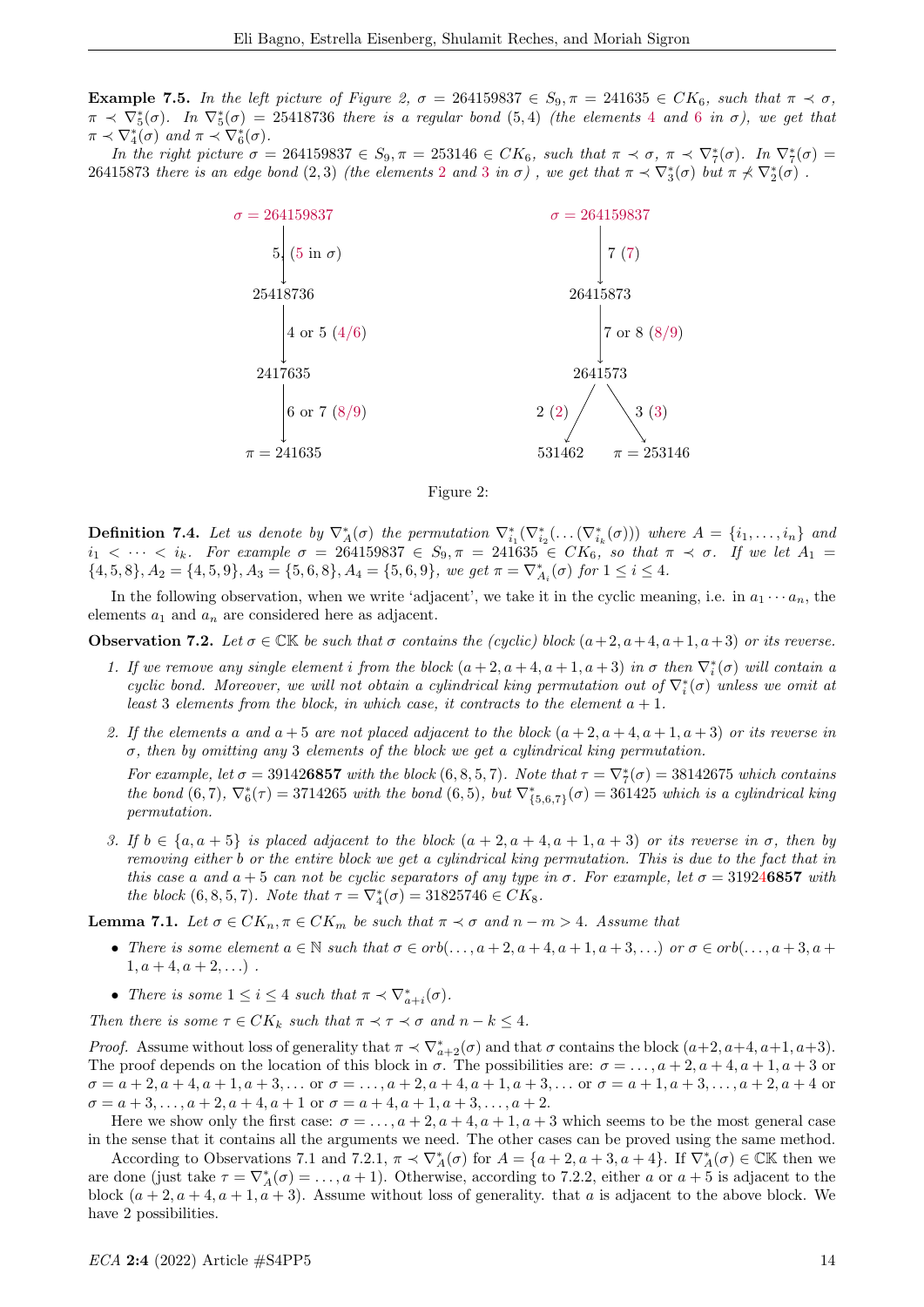- If  $\sigma = \ldots, a, a + 2, a + 4, a + 1, a + 3$  then  $\nabla_A^*(\sigma) = \ldots, a, a + 1$  and according to Observation 7.1,  $\pi \prec \nabla^*_{a}(\nabla^*_{A}(\sigma)) = \nabla^*_{A'}(\nabla^*_{a}(\sigma)) \prec \nabla^*_{a}(\sigma)$  for  $A' = \{a+1, a+2, a+3\}$  and so by 7.2.3  $\tau = \nabla^*_{a}(\sigma)$  and we are done.
- If  $\sigma = a \cdots b, a+2, a+4, a+1, a+3$  (where  $b \neq a+5$ ) then  $\nabla_A^*(\sigma) = a \cdots a+1$ . By Observation 7.1,  $\pi \prec \nabla_a^*(\nabla_A^*(\sigma)) \prec \nabla_a^*(\sigma)$  or  $\pi \prec \nabla_B^*(\sigma)$  for  $B = A \cup \{a+1\}$ . We divide in two cases, depending on whether  $\pi \prec \nabla_a^*(\sigma)$  or not.
	- 1. If  $\pi \prec \nabla^*_{a}(\sigma)$  then we are done since according to 7.2.3.,  $\tau = \nabla^*_{a}(\sigma)$  is a cylindrical king permutation.
	- 2. If  $\pi \nless \nabla^*_{a}(\sigma)$  then if  $\nabla^*_{B}(\sigma)$  is a cylindrical king permutation then we are done by taking  $\tau = \nabla^*_{B}(\sigma)$ . (Note that this is the single case in which  $n - k = 4$ ). Otherwise, the permutation  $\nabla_B^*(\sigma)$  contains a cyclic bond, leading to one of the following two possibilities:
		- (a) We have  $\sigma = a, a+5, \ldots, a+2, a+4, a+1, a+3$  which is impossible since then  $\nabla_B^*(\sigma)$  is of the form  $a, a + 1, \ldots$  and by 7.1 we get  $\pi \prec \nabla_a^*(\sigma)$  which contradicts the assumption.
		- (b) We have  $\sigma = a, \ldots, a-1, a+2, a+4, a+1, a+3$  and according to Observation 7.1,  $\pi \prec$  $\nabla_{a-1}^*(\nabla_B^*(\sigma)) \prec \nabla_{a-1}^*(\sigma)$ . We claim that  $\nabla_{a-1}^*(\sigma)$  is a cylindrical king permutation. Indeed, otherwise  $\sigma = a, a-2..., a-1, a+2, a+4, a+1, a+3$  and  $\nabla_{a-1}^*(\sigma)$  contains a regular bond consisting of the elements a so that  $a-2$  of  $\sigma$ . Hence, due to 7.1,  $\pi \prec \nabla^*_{a}(\sigma)$  which contradicts the assumption. Now, we can take  $\tau = \nabla_{a-1}^*(\sigma)$  and we are done.

 $\Box$ 

Now we return to the proof of Theorem 7.2. Let  $\sigma \in CK_n$ ,  $\pi \in CK_m$  be such that  $\pi \prec \sigma$ , and  $n-m>4$ and let us prove that there is  $\tau \in CK_k$  such that  $\pi \prec \tau \prec \sigma$  and  $n-k \leq 4$ .

*Proof of Theorem 7.2.* Since CK  $\subset$  K, we have that  $\pi \in K_m$  and  $\sigma \in K_n$ . Thus, according to Theorem 3.15 in [5], there is  $\tau \in K_k$  such that  $\pi \prec \tau \prec \sigma$  and  $n-k \in \{1,3\}$ . If  $n-k=3$  then according to the proof of Theorem 3.15 in [5],  $\sigma$  contains the block  $(a+2, a+4, a+1, a+3)$  or its reverse and  $\pi$  is obtained from  $\sigma$  by omitting 3 elements from this block. This means that the conditions of Lemma 7.1 hold and so our claim is proved.

Assume now that  $n - k = 1$ . If  $\tau \in \mathbb{CK}$  then we are done. Otherwise,  $\tau = \nabla_b^*(\sigma) = a \cdots a + 1$ , for some edge separator b of  $\sigma$ . If b is a vertical separator, then without loss of generality, we assume that  $b > a + 1$  and we have  $\sigma = a, \ldots, a+1, b$ . Else b is a horizontal separator and so  $\sigma = a, \ldots, b = a+1, \ldots, a+2$  (or their reverses). Here we consider only the vertical case:  $\sigma = a, \dots, a + 1, b$ . Since  $\pi \prec \nabla_b^*(\sigma) = a, \dots, a + 1$ , by Observation 7.1,  $\pi \prec \nabla_a^*(\sigma)$  or  $\pi \prec \nabla_{a+1}^*(\sigma)$ .

We consider here only the case  $\pi \prec \nabla_{a+1}^*(\sigma)$  but  $\pi \not\prec \nabla_a^*(\sigma)$ . If  $\nabla_{a+1}^*(\sigma) \in \mathbb{C} \mathbb{K}$  then we are done. Otherwise  $\nabla_{a+1}^*(\sigma)$  contains a cyclic bond. Thus we have for  $\sigma$  one of the following options: either  $\sigma = a, \ldots, b \pm 1, a+1, b$ or  $\sigma = a, a+2, \ldots, a+1, b$ . Let us consider again the first case,  $\sigma = a, \ldots, b+1, a+1, b$ . In this case,  $\nabla_{a+1}^*(\sigma)$ has a regular bond consisting of the elements b and  $b+1$  of  $\sigma$  and so by Observation 7.1,  $\pi \prec \nabla_b^*(\sigma)$  and  $\pi \prec \nabla_{b+1}^*(\sigma)$ . If  $\nabla_{b+1}^*(\sigma)$  is a cylindrical king permutation, we are done. Otherwise, the omission of the element  $b+1$  from  $\sigma$  produces a cyclic bond. Again, there are two options for the structure of  $\sigma$ . Either  $a=b+2$  and thus  $\sigma = a, \ldots, a-1, a+1, a-2$ , so by Lemma 7.1 we are done, or (if  $a \neq b+2$ )  $\sigma = a, \ldots, a+2, b+1, a+1, b$ . In this case  $\nabla_A^*(\sigma) = a, \ldots, a+1, b$  for  $A = \{a+2, b+1\}$  is a cylindrical king permutation. (Indeed, the pair  $(a+1, b)$  is not a bond since  $a+1$  and b are adjacent in  $\sigma$ . The elements  $a+1$  or  $a-1$  can not appear next to the element a since  $\sigma$  is a cylindrical king permutation). This completes the proof.  $\Box$ 

# 8. Directions for further research

- In [2], Bevan, Homberger and Tenner proved that a k-prolific permutation in  $S_n$  must be at least of size  $\frac{k^2}{2} + 2k + 1$ . A challenge may be to find a lower bound for the size of a k-prolific permutation in  $K_n$  and  $\prod_{n=1}^{\infty} C K_n$ .
- In the chess game, one can further enable the pieces also to go off a column and reappear at the beginning of that column, thus obtaining a 'chess on the torus'. This variant is counted by OEIS A089222. The permutations describing non-attacking kings on this board are called toric king permutations and constitute a sub-poset of their own. The work on these permutations is in progress.

# Acknowledgments

The authors want to thank Yuval Roichman for fruitful discussions.